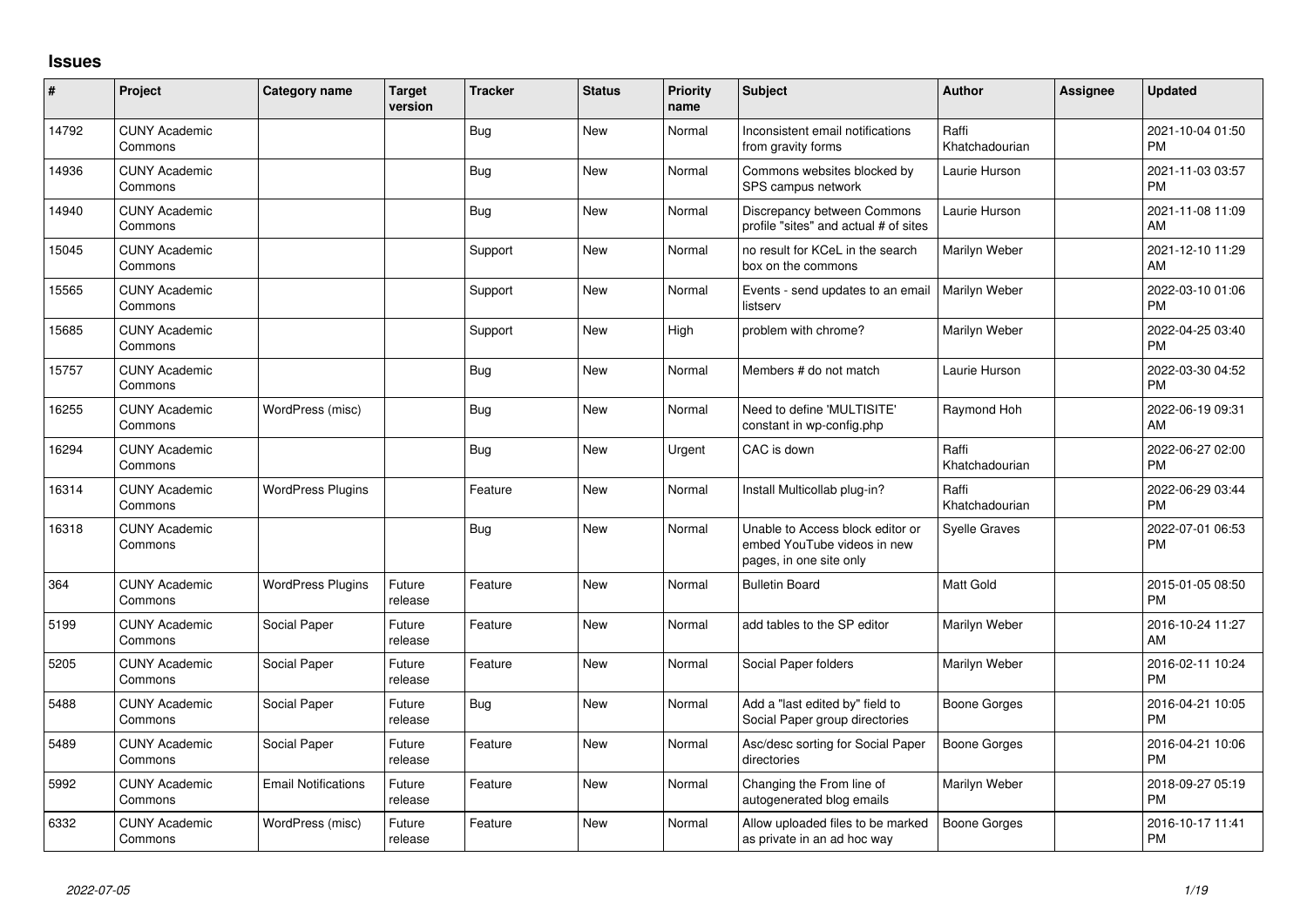| #     | Project                         | Category name            | <b>Target</b><br>version | <b>Tracker</b> | <b>Status</b>        | <b>Priority</b><br>name | Subject                                                                                                      | Author              | Assignee | <b>Updated</b>                |
|-------|---------------------------------|--------------------------|--------------------------|----------------|----------------------|-------------------------|--------------------------------------------------------------------------------------------------------------|---------------------|----------|-------------------------------|
| 6755  | <b>CUNY Academic</b><br>Commons | WordPress (misc)         | Future<br>release        | Bug            | <b>New</b>           | Normal                  | Cannot Deactivate Plugin                                                                                     | Laura Kane          |          | 2016-11-16 01:12<br><b>PM</b> |
| 9720  | <b>CUNY Academic</b><br>Commons | Authentication           | Future<br>release        | Feature        | New                  | Normal                  | The Commons should be an<br>oAuth provider                                                                   | <b>Boone Gorges</b> |          | 2019-03-01 02:04<br><b>PM</b> |
| 11024 | <b>CUNY Academic</b><br>Commons | WordPress (misc)         | Future<br>release        | Bug            | <b>New</b>           | Normal                  | Subsites should not show "you<br>should update your .htaccess<br>now" notice after permalink setting<br>save | <b>Boone Gorges</b> |          | 2019-01-28 01:35<br><b>PM</b> |
| 11392 | <b>CUNY Academic</b><br>Commons |                          | Future<br>release        | Bug            | New                  | Normal                  | Migrate users away from<br><b>StatPress</b>                                                                  | <b>Boone Gorges</b> |          | 2019-04-23 03:53<br><b>PM</b> |
| 11843 | <b>CUNY Academic</b><br>Commons | WordPress (misc)         | Future<br>release        | Design/UX      | <b>New</b>           | Normal                  | Tweaking the Gutenberg Editor<br>Interface                                                                   | Laurie Hurson       |          | 2022-04-26 12:00<br><b>PM</b> |
| 11860 | <b>CUNY Academic</b><br>Commons | Registration             | Future<br>release        | Feature        | New                  | Normal                  | Ensure Students Are Aware They<br>Can Use Aliases At Registration                                            | scott voth          |          | 2019-09-24 08:46<br>AM        |
| 12573 | <b>CUNY Academic</b><br>Commons | <b>WordPress Plugins</b> | Future<br>release        | Bug            | New                  | Normal                  | <b>CommentPress Core Issues</b>                                                                              | scott voth          |          | 2020-03-24 04:32<br><b>PM</b> |
| 13048 | <b>CUNY Academic</b><br>Commons | Shortcodes and<br>embeds | Future<br>release        | Feature        | New                  | Normal                  | Jupyter Notebooks support                                                                                    | Boone Gorges        |          | 2020-07-14 11:46<br>AM        |
| 13650 | <b>CUNY Academic</b><br>Commons | Group Library            | Future<br>release        | Feature        | New                  | Normal                  | Forum Attachments in Group<br>Library                                                                        | Laurie Hurson       |          | 2021-11-19 12:30<br><b>PM</b> |
| 12328 | <b>CUNY Academic</b><br>Commons |                          | Not tracked              | Support        | New                  | Normal                  | Sign up Code for Non-CUNY<br>Faculty                                                                         | Laurie Hurson       |          | 2020-01-28 10:25<br>AM        |
| 12352 | <b>CUNY Academic</b><br>Commons |                          | Not tracked              | Support        | New                  | Normal                  | "posts list" page builder block<br>option                                                                    | Marilyn Weber       |          | 2020-02-03 01:29<br><b>PM</b> |
| 14911 | <b>CUNY Academic</b><br>Commons | <b>WordPress Themes</b>  | Not tracked              | Support        | New                  | Normal                  | Twentytwentyone theme                                                                                        | Marilyn Weber       |          | 2021-10-28 10:37<br>AM        |
| 15816 | <b>CUNY Academic</b><br>Commons |                          | Not tracked              | Support        | <b>New</b>           | Normal                  | slow loading at SPS                                                                                          | Marilyn Weber       |          | 2022-04-05 01:26<br><b>PM</b> |
| 11519 | <b>CUNY Academic</b><br>Commons |                          | Not tracked              | Support        | Assigned             | Normal                  | comment option not appearing                                                                                 | Marilyn Weber       |          | 2019-09-24 10:28<br>AM        |
| 12436 | <b>CUNY Academic</b><br>Commons |                          | Not tracked              | Bug            | Assigned             | Normal                  | Nightly system downtime                                                                                      | <b>Boone Gorges</b> |          | 2020-08-01 09:30<br>AM        |
| 11848 | <b>CUNY Academic</b><br>Commons |                          | Not tracked              | Support        | Hold                 | Normal                  | a Dean of Faculty wants to share<br>a large file                                                             | Marilyn Weber       |          | 2019-09-24 08:44<br>AM        |
| 13912 | <b>CUNY Academic</b><br>Commons |                          | Not tracked              | Feature        | Hold                 | Low                     | posting "missed schedule"                                                                                    | Marilyn Weber       |          | 2021-02-23 10:46<br>AM        |
| 15169 | <b>CUNY Academic</b><br>Commons |                          | 2.0.3                    | Support        | Reporter<br>Feedback | Normal                  | new Prelude website zipfiles for<br>custom theme and other files.                                            | Marilyn Weber       |          | 2022-06-29 11:32<br>AM        |
| 15613 | <b>CUNY Academic</b><br>Commons |                          | 2.0.3                    | Feature        | Reporter<br>Feedback | Normal                  | Adding "Passster" plugin                                                                                     | Laurie Hurson       |          | 2022-06-29 11:32<br>AM        |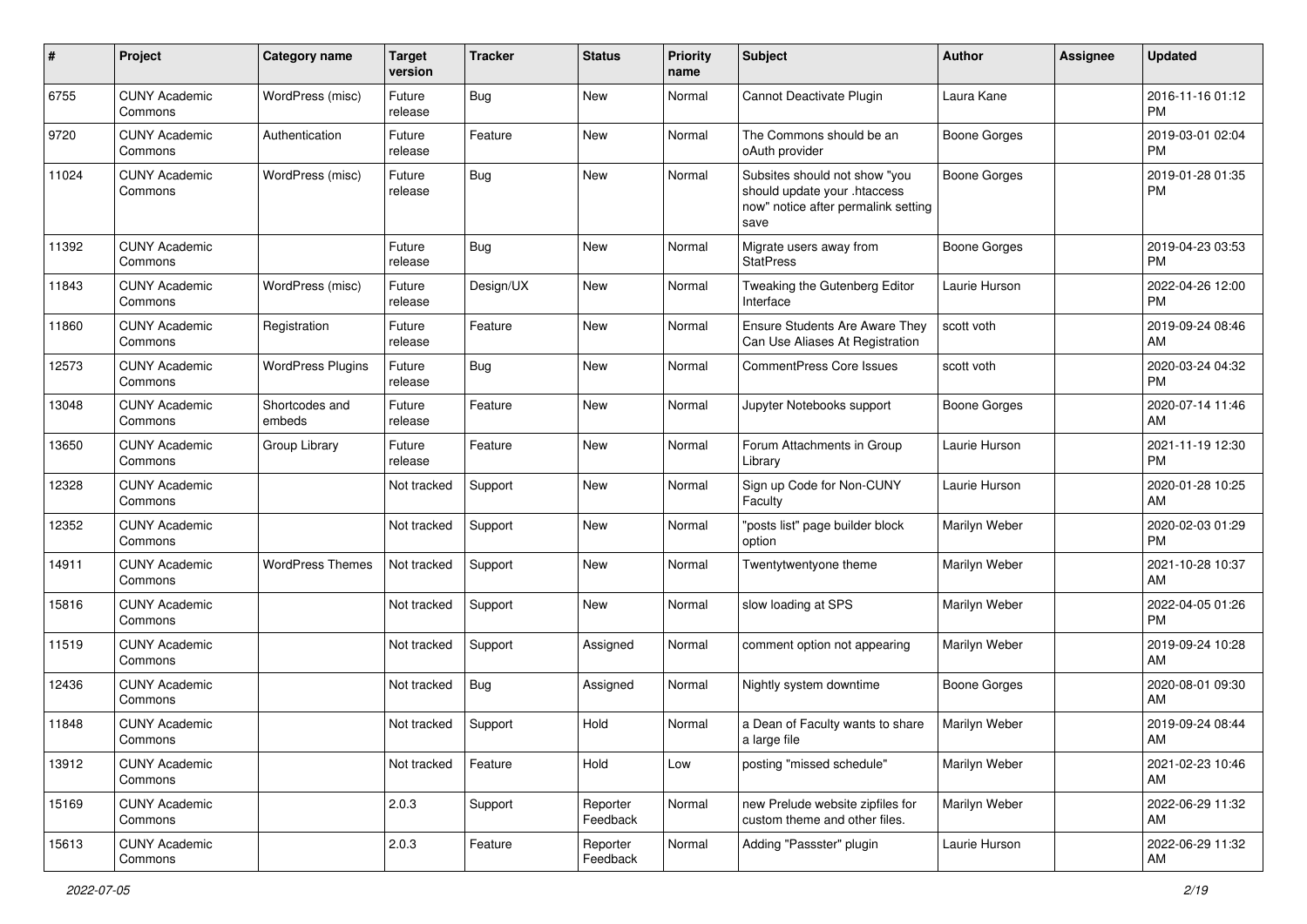| #     | Project                         | <b>Category name</b>     | <b>Target</b><br>version | <b>Tracker</b> | <b>Status</b>        | <b>Priority</b><br>name | <b>Subject</b>                                             | <b>Author</b>           | Assignee | <b>Updated</b>                |
|-------|---------------------------------|--------------------------|--------------------------|----------------|----------------------|-------------------------|------------------------------------------------------------|-------------------------|----------|-------------------------------|
| 15655 | <b>CUNY Academic</b><br>Commons |                          | 2.0.3                    | Support        | Reporter<br>Feedback | Normal                  | Event Aggregator plugin?                                   | Marilyn Weber           |          | 2022-06-29 11:32<br>AM        |
| 14784 | <b>CUNY Academic</b><br>Commons |                          |                          | Support        | Reporter<br>Feedback | Normal                  | User report of logo problem when<br>using Customizer theme | Marilyn Weber           |          | 2021-09-17 10:25<br>AM        |
| 15260 | <b>CUNY Academic</b><br>Commons |                          |                          | Support        | Reporter<br>Feedback | Normal                  | Diacritical markings   European<br><b>Stages</b>           | Marilyn Weber           |          | 2022-02-04 08:16<br>AM        |
| 15370 | <b>CUNY Academic</b><br>Commons |                          |                          | Support        | Reporter<br>Feedback | Normal                  | All-in-One Event Calendar?                                 | Marilyn Weber           |          | 2022-02-17 11:03<br>AM        |
| 16099 | <b>CUNY Academic</b><br>Commons |                          |                          | Support        | Reporter<br>Feedback | Normal                  | request for Newsletter Glue                                | Marilyn Weber           |          | 2022-05-13 12:14<br><b>PM</b> |
| 16290 | <b>CUNY Academic</b><br>Commons |                          |                          | Feature        | Reporter<br>Feedback | Normal                  | Add Table Of Contents Block<br>plug-in                     | Raffi<br>Khatchadourian |          | 2022-06-24 10:26<br>AM        |
| 6356  | <b>CUNY Academic</b><br>Commons | <b>WordPress Plugins</b> | Future<br>release        | <b>Bug</b>     | Reporter<br>Feedback | Low                     | Should Subscribe2 be<br>deprecated?                        | Luke Waltzer            |          | 2017-03-20 12:20<br><b>PM</b> |
| 11131 | <b>CUNY Academic</b><br>Commons |                          | Future<br>release        | Feature        | Reporter<br>Feedback | Normal                  | Image Annotation Plugins                                   | Laurie Hurson           |          | 2019-02-26 11:33<br>AM        |
| 11788 | <b>CUNY Academic</b><br>Commons | <b>WordPress Plugins</b> | Future<br>release        | Support        | Reporter<br>Feedback | Normal                  | Plugin Request - Browse Aloud                              | scott voth              |          | 2019-09-24 08:42<br>AM        |
| 10273 | <b>CUNY Academic</b><br>Commons | Registration             | Not tracked              | Support        | Reporter<br>Feedback | Normal                  | users combining CF and campus<br>address                   | Marilyn Weber           |          | 2019-09-18 10:58<br>AM        |
| 10657 | <b>CUNY Academic</b><br>Commons |                          | Not tracked              | Support        | Reporter<br>Feedback | Normal                  | child theme problems                                       | Marilyn Weber           |          | 2018-11-08 01:19<br><b>PM</b> |
| 10769 | <b>CUNY Academic</b><br>Commons | <b>WordPress Themes</b>  | Not tracked              | Bug            | Reporter<br>Feedback | Normal                  | 2011 Theme Sidebar                                         | Mark Webb               |          | 2018-12-04 04:09<br><b>PM</b> |
| 10982 | <b>CUNY Academic</b><br>Commons | Domain Mapping           | Not tracked              | Support        | Reporter<br>Feedback | Normal                  | <b>CNAME</b> question                                      | scott voth              |          | 2019-01-22 04:29<br><b>PM</b> |
| 11077 | <b>CUNY Academic</b><br>Commons | Events                   | Not tracked              | Feature        | Reporter<br>Feedback | Normal                  | Show event category description<br>in event list view      | Raffi<br>Khatchadourian |          | 2019-02-12 10:38<br><b>PM</b> |
| 11120 | <b>CUNY Academic</b><br>Commons | <b>WordPress Plugins</b> | Not tracked              | Bug            | Reporter<br>Feedback | Normal                  | Events Manager Events Not<br>Showing Up                    | Mark Webb               |          | 2019-02-27 04:10<br><b>PM</b> |
| 11415 | <b>CUNY Academic</b><br>Commons | <b>WordPress Plugins</b> | Not tracked              | Bug            | Reporter<br>Feedback | Normal                  | Blog Subscriptions in Jetpack                              | Laurie Hurson           |          | 2019-05-14 10:34<br>AM        |
| 11509 | <b>CUNY Academic</b><br>Commons |                          | Not tracked              | Support        | Reporter<br>Feedback | Normal                  | deleted Page causing a Menu<br>problem?                    | Marilyn Weber           |          | 2019-06-04 09:54<br>AM        |
| 11556 | <b>CUNY Academic</b><br>Commons | Courses                  | Not tracked              | Bug            | Reporter<br>Feedback | Normal                  | Instructor name given in course<br>listing                 | Tom Harbison            |          | 2019-06-25 04:12<br><b>PM</b> |
| 11771 | <b>CUNY Academic</b><br>Commons |                          | Not tracked              | Support        | Reporter<br>Feedback | Normal                  | post displays in sections                                  | Marilyn Weber           |          | 2019-08-20 10:34<br>AM        |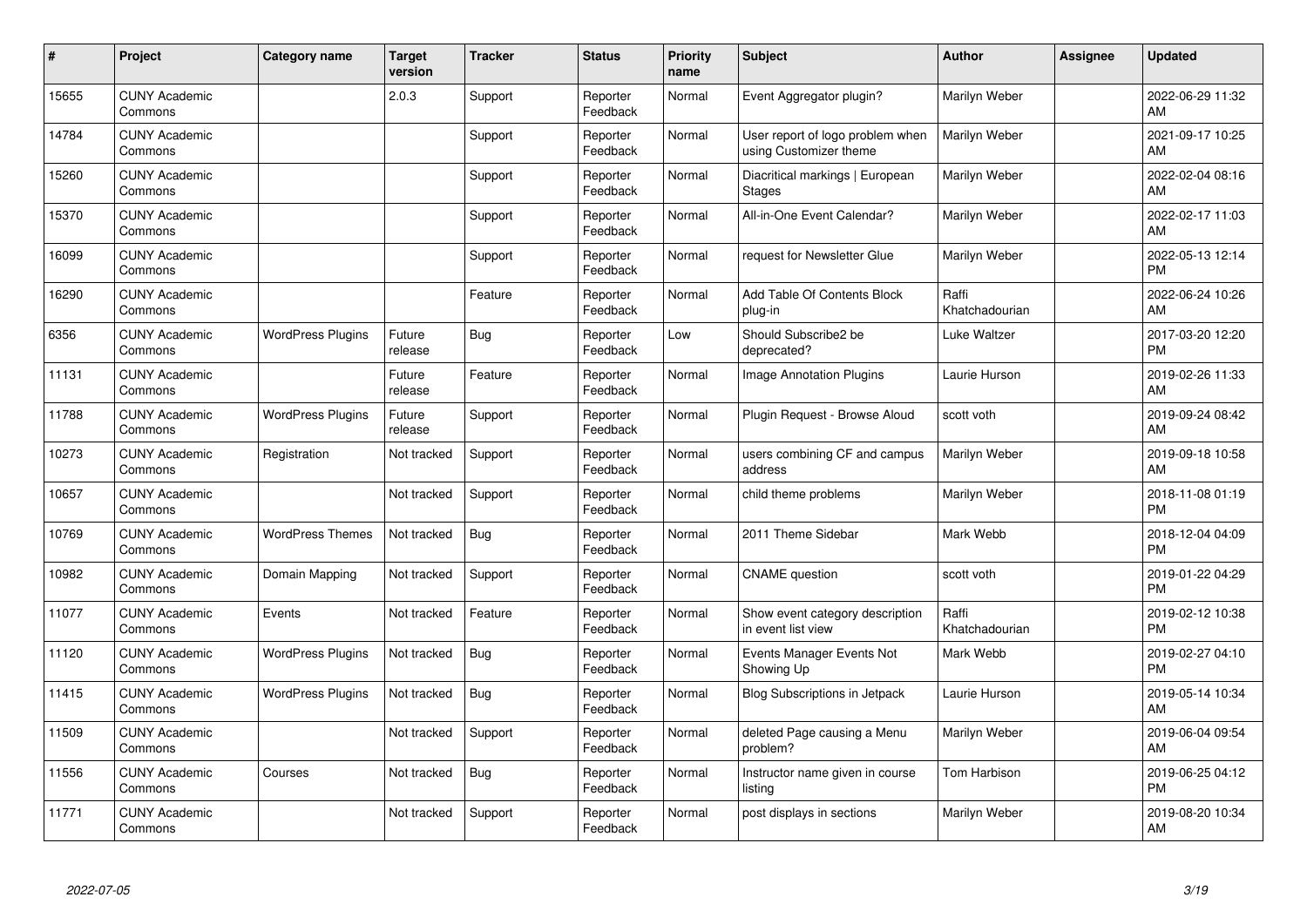| #     | Project                         | Category name             | <b>Target</b><br>version | <b>Tracker</b> | <b>Status</b>        | <b>Priority</b><br>name | <b>Subject</b>                                                                                | <b>Author</b>        | <b>Assignee</b>   | <b>Updated</b>                |
|-------|---------------------------------|---------------------------|--------------------------|----------------|----------------------|-------------------------|-----------------------------------------------------------------------------------------------|----------------------|-------------------|-------------------------------|
| 11787 | <b>CUNY Academic</b><br>Commons |                           | Not tracked              | Support        | Reporter<br>Feedback | Normal                  | automated comments notifications<br>on ZenDesk                                                | Marilyn Weber        |                   | 2019-08-26 06:18<br><b>PM</b> |
| 12198 | <b>CUNY Academic</b><br>Commons |                           | Not tracked              | <b>Bug</b>     | Reporter<br>Feedback | Normal                  | Duplicate listing in My Sites                                                                 | Tom Harbison         |                   | 2019-12-09 05:50<br><b>PM</b> |
| 12350 | <b>CUNY Academic</b><br>Commons | <b>Blogs (BuddyPress)</b> | Not tracked              | Support        | Reporter<br>Feedback | Normal                  | URL creation problem                                                                          | Marilyn Weber        |                   | 2020-02-03 11:27<br>AM        |
| 12360 | <b>CUNY Academic</b><br>Commons | <b>WordPress Themes</b>   | Not tracked              | <b>Bug</b>     | Reporter<br>Feedback | Normal                  | site just says "DANTE We are<br>currently in maintenance mode,<br>please check back shortly." | Marilyn Weber        |                   | 2020-02-04 12:13<br><b>PM</b> |
| 13034 | <b>CUNY Academic</b><br>Commons |                           | Not tracked              | Support        | Reporter<br>Feedback | Normal                  | a site is asking people to join the<br>Commons to get a download                              | Marilyn Weber        |                   | 2020-07-12 07:23<br>AM        |
| 13255 | <b>CUNY Academic</b><br>Commons |                           | Not tracked              | Support        | Reporter<br>Feedback | Normal                  | Accessibility problems                                                                        | Marilyn Weber        |                   | 2020-09-01 05:48<br><b>PM</b> |
| 13975 | <b>CUNY Academic</b><br>Commons | Social Paper              | Not tracked              | Support        | Reporter<br>Feedback | Normal                  | can't approve comments on Social<br>Paper paper                                               | Marilyn Weber        |                   | 2021-02-12 09:33<br>AM        |
| 14074 | <b>CUNY Academic</b><br>Commons | WordPress (misc)          | Not tracked              | Support        | Reporter<br>Feedback | Normal                  | page password protection problem                                                              | Marilyn Weber        |                   | 2021-03-02 11:03<br>AM        |
| 14398 | <b>CUNY Academic</b><br>Commons |                           | Not tracked              | Support        | Reporter<br>Feedback | Normal                  | Events plug-in notification problem                                                           | Marilyn Weber        |                   | 2021-05-11 11:21<br>AM        |
| 14538 | <b>CUNY Academic</b><br>Commons |                           | Not tracked              | Support        | Reporter<br>Feedback | Normal                  | <b>Weebly To Commons</b>                                                                      | Laurie Hurson        |                   | 2021-09-14 10:47<br>AM        |
| 14629 | <b>CUNY Academic</b><br>Commons |                           | Not tracked              | Bug            | Reporter<br>Feedback | Normal                  | Possible Post Order Bug?                                                                      | <b>Syelle Graves</b> |                   | 2021-09-14 10:47<br>AM        |
| 14842 | <b>CUNY Academic</b><br>Commons |                           | Not tracked              | Support        | Reporter<br>Feedback | Normal                  | Question about widgets and block<br>editor                                                    | Gina Cherry          |                   | 2021-10-06 03:01<br><b>PM</b> |
| 14900 | <b>CUNY Academic</b><br>Commons |                           | Not tracked              | Support        | Reporter<br>Feedback | Normal                  | previous theme?                                                                               | Marilyn Weber        |                   | 2021-10-25 10:31<br>AM        |
| 15176 | <b>CUNY Academic</b><br>Commons |                           | Not tracked              | Support        | Reporter<br>Feedback | Normal                  | Archiving Q Writing & Old<br>Wordpress Sites on the Commons                                   | Laurie Hurson        |                   | 2022-02-08 10:28<br>AM        |
| 15923 | <b>CUNY Academic</b><br>Commons |                           | Not tracked              | Feature        | Reporter<br>Feedback | Normal                  | <b>Bellows Plugin Adjustments</b>                                                             | Laurie Hurson        |                   | 2022-04-20 10:10<br>AM        |
| 10380 | <b>CUNY Academic</b><br>Commons | WordPress (misc)          | Future<br>release        | Feature        | In Progress          | Normal                  | Remove blacklisted plugins                                                                    | Boone Gorges         |                   | 2022-04-26 12:00<br><b>PM</b> |
| 2577  | <b>NYCDH Community</b><br>Site  |                           |                          | Feature        | Assigned             | Low                     | Investigate Potential to Add Links<br>to the Forum                                            | <b>Mark Newton</b>   | Alex Gil          | 2013-05-16 09:40<br><b>PM</b> |
| 2576  | <b>NYCDH Community</b><br>Site  |                           |                          | Bug            | Hold                 | Low                     | Test Next Button in Javascript<br><b>Tutorial Under Activities</b>                            | <b>Mark Newton</b>   | Alex Gil          | 2013-05-18 02:55<br><b>PM</b> |
| 11968 | JustPublics@365<br>MediaCamp    |                           |                          | Feature        | <b>New</b>           | Normal                  | Nanoscience Retractable Display<br>Unit                                                       | Donald Cherry        | Bonnie<br>Eissner | 2021-02-19 08:50<br>AM        |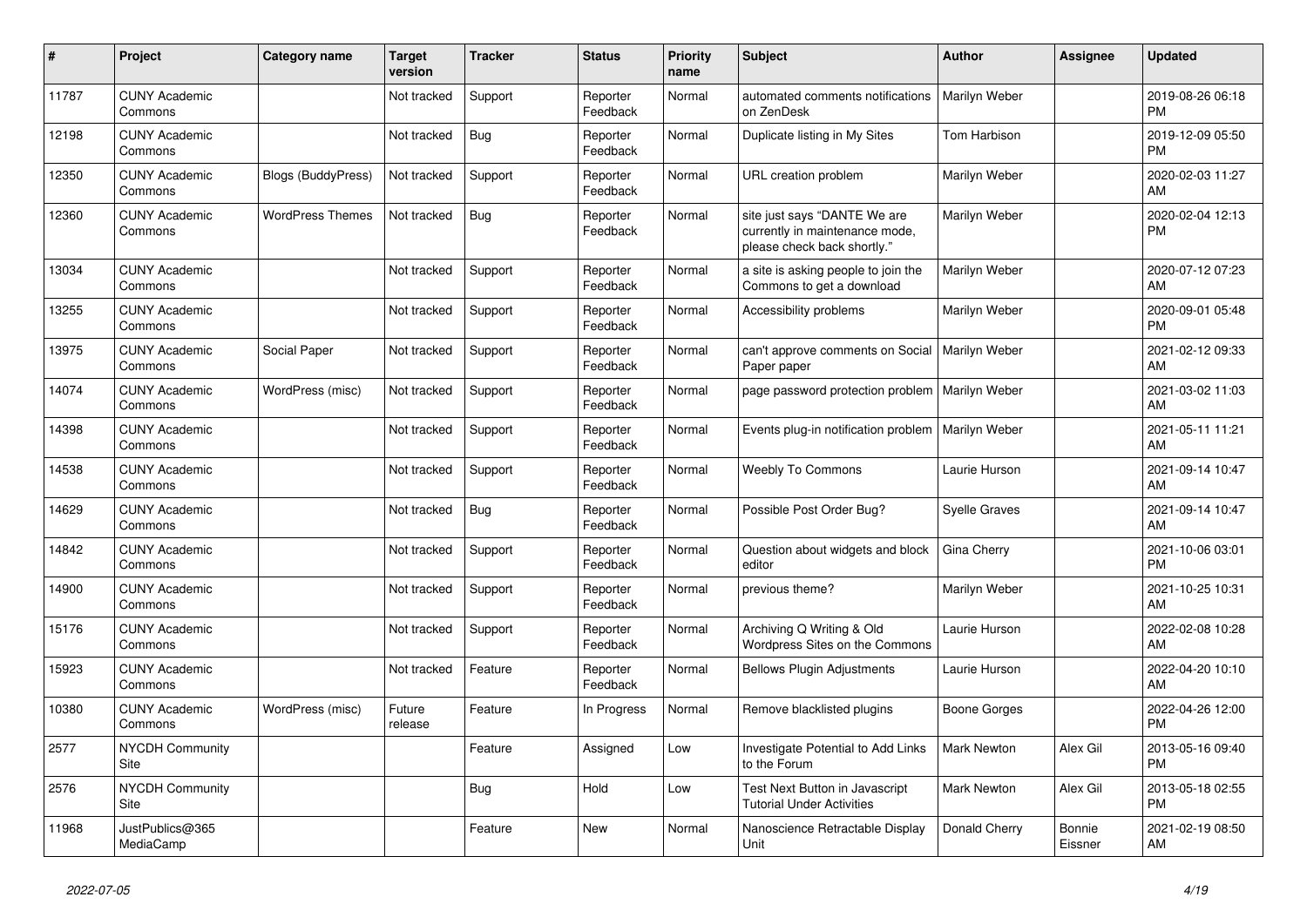| #     | Project                         | <b>Category name</b>     | <b>Target</b><br>version | <b>Tracker</b> | <b>Status</b> | Priority<br>name | <b>Subject</b>                                                                            | <b>Author</b>           | Assignee        | <b>Updated</b>                |
|-------|---------------------------------|--------------------------|--------------------------|----------------|---------------|------------------|-------------------------------------------------------------------------------------------|-------------------------|-----------------|-------------------------------|
| 11496 | <b>CUNY Academic</b><br>Commons | Public Portfolio         | 1.15.2                   | Support        | New           | Normal           | Replace Twitter Icon on Member<br>Portfolio page                                          | scott voth              | Boone<br>Gorges | 2019-06-06 01:03<br>PM.       |
| 16199 | <b>CUNY Academic</b><br>Commons | <b>Directories</b>       | 2.0.3                    | Bug            | New           | Normal           | Removed "Semester" Filter from<br><b>Courses Directory</b>                                | Laurie Hurson           | Boone<br>Gorges | 2022-06-29 11:32<br>AM.       |
| 14908 | <b>CUNY Academic</b><br>Commons | Performance              |                          | Bug            | New           | Normal           | Stale object cache on cdev                                                                | Raymond Hoh             | Boone<br>Gorges | 2021-12-07 09:45<br>AM        |
| 15767 | <b>CUNY Academic</b><br>Commons | WordPress (misc)         |                          | Support        | New           | Normal           | Site loading slowly                                                                       | scott voth              | Boone<br>Gorges | 2022-04-04 08:56<br>PM.       |
| 16307 | <b>CUNY Academic</b><br>Commons |                          |                          | Bug            | New           | Normal           | Add brief messaging to<br>accept/decline group membership<br>requests                     | Matt Gold               | Boone<br>Gorges | 2022-06-27 06:13<br><b>PM</b> |
| 15883 | <b>CUNY Academic</b><br>Commons |                          | 2.1.0                    | Feature        | New           | Normal           | Release BPGES update                                                                      | Boone Gorges            | Boone<br>Gorges | 2022-05-26 10:39<br>AM        |
| 1166  | <b>CUNY Academic</b><br>Commons | <b>Email Invitations</b> | Future<br>release        | Feature        | New           | Low              | Better organizational tools for Sent   Boone Gorges<br>Invites                            |                         | Boone<br>Gorges | 2015-11-09 06:02<br><b>PM</b> |
| 1167  | <b>CUNY Academic</b><br>Commons | Email Invitations        | Future<br>release        | Feature        | New           | Low              | Allow email invitations to be resent                                                      | Boone Gorges            | Boone<br>Gorges | 2015-11-12 12:53<br>AM        |
| 2753  | <b>CUNY Academic</b><br>Commons | <b>Public Portfolio</b>  | Future<br>release        | Feature        | <b>New</b>    | Normal           | Create actual actual tagification in<br>academic interests and other<br>fields            | Micki Kaufman           | Boone<br>Gorges | 2015-01-05 08:52<br>PM.       |
| 3048  | <b>CUNY Academic</b><br>Commons | Public Portfolio         | Future<br>release        | Feature        | New           | Low              | Images for rich text profile fields                                                       | Boone Gorges            | Boone<br>Gorges | 2014-02-19 12:56<br><b>PM</b> |
| 3580  | <b>CUNY Academic</b><br>Commons | Group Blogs              | Future<br>release        | Feature        | <b>New</b>    | Normal           | Multiple blogs per group                                                                  | Boone Gorges            | Boone<br>Gorges | 2018-02-20 02:02<br><b>PM</b> |
| 4481  | <b>CUNY Academic</b><br>Commons | Events                   | Future<br>release        | Feature        | New           | Normal           | Group admins/mods should have<br>the ability to unlink an event from<br>the group         | <b>Boone Gorges</b>     | Boone<br>Gorges | 2017-04-24 03:53<br><b>PM</b> |
| 4592  | <b>CUNY Academic</b><br>Commons | Events                   | Future<br>release        | Design/UX      | New           | Normal           | Event Creation - Venue Dropdown<br>Slow                                                   | Samantha Raddatz        | Boone<br>Gorges | 2015-09-14 04:56<br><b>PM</b> |
| 5052  | <b>CUNY Academic</b><br>Commons | Social Paper             | Future<br>release        | Feature        | <b>New</b>    | Low              | Sentence by sentence or line by<br>line comments (SP suggestion #3)                       | Marilyn Weber           | Boone<br>Gorges | 2016-02-11 10:24<br><b>PM</b> |
| 5182  | <b>CUNY Academic</b><br>Commons | Social Paper             | Future<br>release        | Design/UX      | <b>New</b>    | Normal           | "Publishing" a private paper on<br>social paper?                                          | Raffi<br>Khatchadourian | Boone<br>Gorges | 2016-10-13 04:12<br><b>PM</b> |
| 6389  | <b>CUNY Academic</b><br>Commons | <b>BuddyPress Docs</b>   | Future<br>release        | Feature        | New           | Low              | Make Discussion Area Visible<br>When Editing a Doc                                        | Luke Waltzer            | Boone<br>Gorges | 2016-10-21 04:16<br><b>PM</b> |
| 7022  | <b>CUNY Academic</b><br>Commons | Announcements            | Future<br>release        | Bug            | New           | Normal           | Sitewide announcements should<br>be displayed on, and dismissable<br>from, mapped domains | Boone Gorges            | Boone<br>Gorges | 2018-03-22 10:18<br>AM        |
| 7663  | <b>CUNY Academic</b><br>Commons | Social Paper             | Future<br>release        | Bug            | New           | Normal           | Social Paper notifications not<br>formatted correctly on secondary<br>sites               | Boone Gorges            | Boone<br>Gorges | 2018-04-16 03:52<br>PM.       |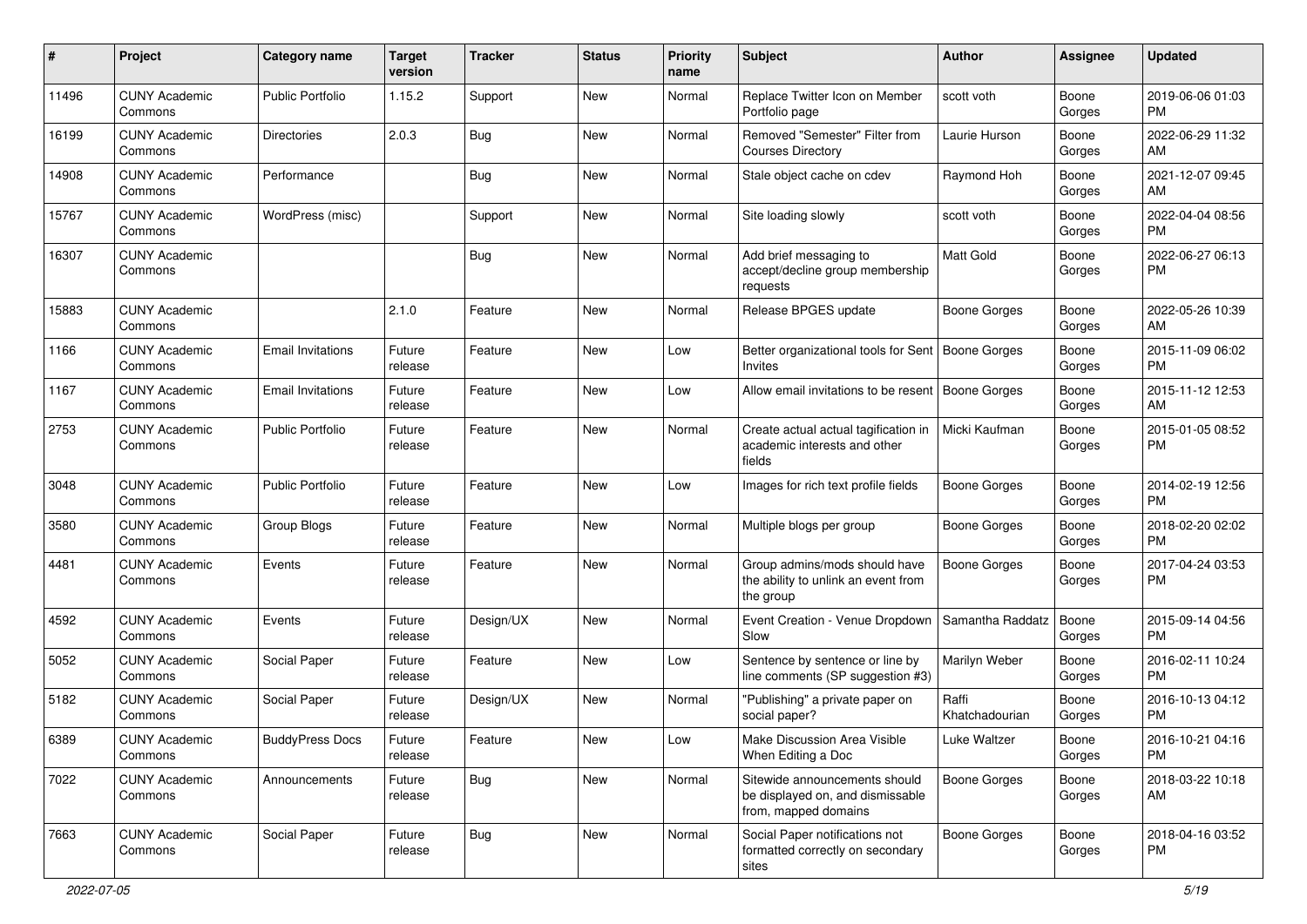| #     | Project                         | Category name              | <b>Target</b><br>version | <b>Tracker</b> | <b>Status</b> | <b>Priority</b><br>name | Subject                                                                                    | Author              | Assignee        | <b>Updated</b>                |
|-------|---------------------------------|----------------------------|--------------------------|----------------|---------------|-------------------------|--------------------------------------------------------------------------------------------|---------------------|-----------------|-------------------------------|
| 7981  | <b>CUNY Academic</b><br>Commons | Social Paper               | Future<br>release        | Bug            | <b>New</b>    | Normal                  | Social Paper comments should<br>not go to spam                                             | Luke Waltzer        | Boone<br>Gorges | 2018-04-16 03:52<br>PM.       |
| 8835  | <b>CUNY Academic</b><br>Commons | <b>Blogs (BuddyPress)</b>  | Future<br>release        | Feature        | New           | Normal                  | Extend cuny is shortlinks to sites                                                         | Luke Waltzer        | Boone<br>Gorges | 2022-04-26 11:59<br>AM        |
| 9926  | <b>CUNY Academic</b><br>Commons | <b>WordPress Plugins</b>   | Future<br>release        | Bug            | New           | Normal                  | twitter-mentions-as-comments<br>cron jobs can run long                                     | Boone Gorges        | Boone<br>Gorges | 2018-10-24 12:34<br><b>PM</b> |
| 10226 | <b>CUNY Academic</b><br>Commons | Courses                    | Future<br>release        | Feature        | New           | Normal                  | Add "My Courses" to drop down<br>list                                                      | scott voth          | Boone<br>Gorges | 2021-11-19 12:42<br><b>PM</b> |
| 11531 | <b>CUNY Academic</b><br>Commons | Events                     | Future<br>release        | Feature        | New           | Normal                  | Main Events calendar should<br>include non-public events that<br>user has access to        | scott voth          | Boone<br>Gorges | 2019-06-11 10:00<br>AM        |
| 12042 | <b>CUNY Academic</b><br>Commons | <b>Email Notifications</b> | Future<br>release        | Feature        | New           | Normal                  | Improved error logging for BPGES<br>send queue                                             | Boone Gorges        | Boone<br>Gorges | 2021-11-19 12:25<br><b>PM</b> |
| 12091 | <b>CUNY Academic</b><br>Commons | <b>Group Files</b>         | Future<br>release        | Feature        | New           | Normal                  | Improved pre-upload file validation<br>for bp-group-documents                              | <b>Boone Gorges</b> | Boone<br>Gorges | 2019-11-14 01:21<br><b>PM</b> |
| 13370 | <b>CUNY Academic</b><br>Commons | Group Library              | Future<br>release        | Feature        | New           | Normal                  | Library bulk deletion and folder<br>editing                                                | Colin McDonald      | Boone<br>Gorges | 2020-10-13 10:41<br>AM        |
| 13466 | <b>CUNY Academic</b><br>Commons | Cavalcade                  | Future<br>release        | Feature        | <b>New</b>    | Normal                  | Automated cleanup for duplicate<br>Cavalcade tasks                                         | <b>Boone Gorges</b> | Boone<br>Gorges | 2020-10-13 05:24<br>PM.       |
| 13835 | <b>CUNY Academic</b><br>Commons | WordPress (misc)           | Future<br>release        | Feature        | New           | Normal                  | Allow OneSearch widget to have<br>'CUNY' as campus                                         | <b>Boone Gorges</b> | Boone<br>Gorges | 2021-11-19 12:39<br><b>PM</b> |
| 14184 | <b>CUNY Academic</b><br>Commons | <b>Public Portfolio</b>    | Future<br>release        | Feature        | <b>New</b>    | Normal                  | Centralized mechanism for storing<br>Campus affiliations                                   | Boone Gorges        | Boone<br>Gorges | 2022-01-04 11:35<br>AM        |
| 14309 | <b>CUNY Academic</b><br>Commons | Group Library              | Future<br>release        | Feature        | <b>New</b>    | Normal                  | Better handling of<br>bp_group_document file download<br>attempts when file is not present | Boone Gorges        | Boone<br>Gorges | 2021-11-19 12:28<br><b>PM</b> |
| 14987 | <b>CUNY Academic</b><br>Commons | <b>WordPress Plugins</b>   | Future<br>release        | Bug            | <b>New</b>    | Normal                  | Elementor update causes<br>database freeze-up                                              | Boone Gorges        | Boone<br>Gorges | 2021-11-29 12:02<br>PM.       |
| 3615  | <b>CUNY Academic</b><br>Commons | Redmine                    | Not tracked              | Feature        | <b>New</b>    | Low                     | Create Redmine issues via email                                                            | Dominic Giglio      | Boone<br>Gorges | 2017-11-16 11:36<br>AM        |
| 10794 | <b>CUNY Academic</b><br>Commons | Performance                | Not tracked              | Bug            | New           | Normal                  | Memcached connection<br>occasionally breaks                                                | <b>Boone Gorges</b> | Boone<br>Gorges | 2018-12-06 03:30<br><b>PM</b> |
| 12438 | <b>CUNY Academic</b><br>Commons | Courses                    | Not tracked              | Bug            | New           | Normal                  | Site appearing twice                                                                       | Laurie Hurson       | Boone<br>Gorges | 2020-02-18 01:34<br>PM        |
| 12911 | <b>CUNY Academic</b><br>Commons |                            | Not tracked              | Feature        | New           | Normal                  | Block access to xmlrpc.php based<br>on User-Agent                                          | Boone Gorges        | Boone<br>Gorges | 2020-06-09 05:12<br>PM        |
| 13949 | <b>CUNY Academic</b><br>Commons |                            | Not tracked              | Bug            | New           | Normal                  | Continued debugging of runaway<br>MySQL connections                                        | Matt Gold           | Boone<br>Gorges | 2021-09-14 10:42<br>AM        |
| 15210 | <b>CUNY Academic</b><br>Commons | Analytics                  | Not tracked              | Design/UX      | New           | Normal                  | Google Analytics improvements                                                              | Colin McDonald      | Boone<br>Gorges | 2022-05-24 10:47<br>AM        |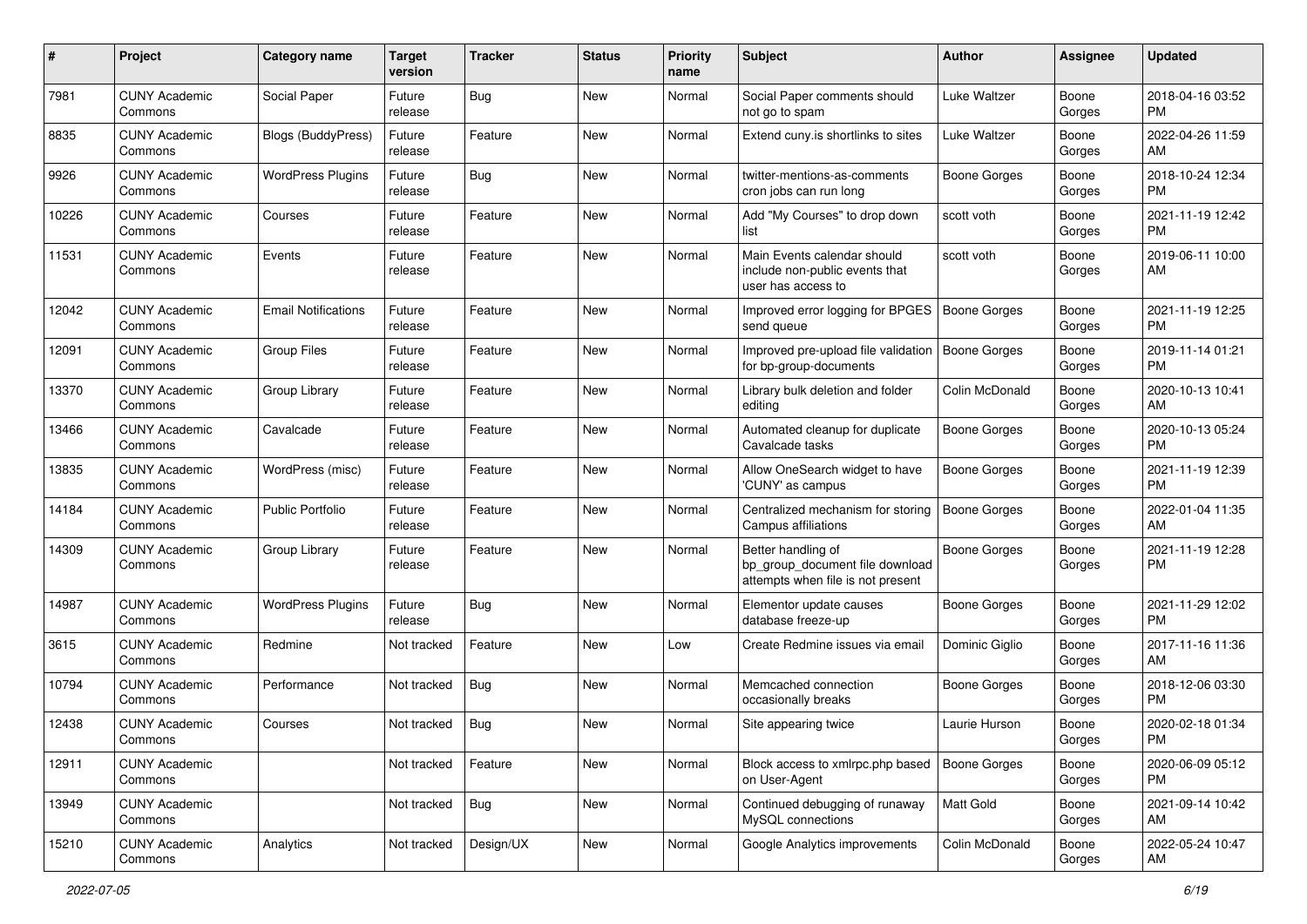| #    | <b>Project</b>                  | <b>Category name</b>     | <b>Target</b><br>version | <b>Tracker</b> | <b>Status</b> | <b>Priority</b><br>name | <b>Subject</b>                                                       | <b>Author</b>       | Assignee        | <b>Updated</b>                |
|------|---------------------------------|--------------------------|--------------------------|----------------|---------------|-------------------------|----------------------------------------------------------------------|---------------------|-----------------|-------------------------------|
| 2618 | <b>NYCDH Community</b><br>Site  |                          |                          | <b>Bug</b>     | Assigned      | Low                     | Mark blogs as spam when created<br>by users marked as spam           | Matt Gold           | Boone<br>Gorges | 2013-06-09 11:38<br><b>PM</b> |
| 58   | <b>CUNY Academic</b><br>Commons | BuddyPress (misc)        | Future<br>release        | Feature        | Assigned      | Low                     | Make member search sortable by<br>last name                          | Roberta Brody       | Boone<br>Gorges | 2010-08-26 02:38<br><b>PM</b> |
| 287  | <b>CUNY Academic</b><br>Commons | WordPress (misc)         | Future<br>release        | Feature        | Assigned      | Normal                  | Create troubleshooting tool for<br>account sign-up                   | Matt Gold           | Boone<br>Gorges | 2015-11-09 06:17<br><b>PM</b> |
| 377  | <b>CUNY Academic</b><br>Commons | BuddyPress (misc)        | Future<br>release        | Feature        | Assigned      | Normal                  | Like buttons                                                         | <b>Matt Gold</b>    | Boone<br>Gorges | 2010-11-16 05:13<br><b>PM</b> |
| 435  | <b>CUNY Academic</b><br>Commons | BuddyPress (misc)        | Future<br>release        | Feature        | Assigned      | Normal                  | Include Avatar Images in Forum<br><b>Post Notification Emails</b>    | <b>Matt Gold</b>    | Boone<br>Gorges | 2010-12-08 12:40<br><b>PM</b> |
| 500  | <b>CUNY Academic</b><br>Commons | BuddyPress (misc)        | Future<br>release        | Feature        | Assigned      | Normal                  | <b>Export Group Data</b>                                             | Matt Gold           | Boone<br>Gorges | 2010-12-19 12:09<br><b>PM</b> |
| 519  | <b>CUNY Academic</b><br>Commons | <b>BuddyPress Docs</b>   | Future<br>release        | Feature        | Assigned      | Low                     | TOC for individual docs - for new<br>BP "wiki-like" plugin           | scott voth          | Boone<br>Gorges | 2015-11-09 05:54<br><b>PM</b> |
| 554  | <b>CUNY Academic</b><br>Commons | BuddyPress (misc)        | Future<br>release        | Feature        | Assigned      | Normal                  | Add Trackback notifications to<br>site-wide activity feed            | <b>Matt Gold</b>    | Boone<br>Gorges | 2015-11-09 06:19<br><b>PM</b> |
| 585  | <b>CUNY Academic</b><br>Commons | Group Forums             | Future<br>release        | Feature        | Assigned      | Normal                  | Merge Forum Topics                                                   | Sarah Morgano       | Boone<br>Gorges | 2011-07-06 04:11<br><b>PM</b> |
| 599  | <b>CUNY Academic</b><br>Commons | BuddyPress (misc)        | Future<br>release        | Feature        | Assigned      | Normal                  | Consider adding rating plugins for<br>BuddyPress/BBPress             | <b>Matt Gold</b>    | Boone<br>Gorges | 2011-08-22 06:50<br><b>PM</b> |
| 618  | <b>CUNY Academic</b><br>Commons | <b>BuddyPress Docs</b>   | Future<br>release        | Feature        | Assigned      | Normal                  | BuddyPress Docs: export formats                                      | Boone Gorges        | Boone<br>Gorges | 2015-11-09 05:38<br><b>PM</b> |
| 635  | <b>CUNY Academic</b><br>Commons | BuddyPress (misc)        | Future<br>release        | Feature        | Assigned      | Normal                  | Big Blue Button -<br>Videoconferencing in Groups and<br><b>Blogs</b> | <b>Matt Gold</b>    | Boone<br>Gorges | 2011-03-14 03:24<br><b>PM</b> |
| 658  | <b>CUNY Academic</b><br>Commons | <b>WordPress Plugins</b> | Future<br>release        | Feature        | Assigned      | Normal                  | Rebulid Sitewide Tag Suggestion                                      | <b>Matt Gold</b>    | Boone<br>Gorges | 2015-01-05 08:47<br><b>PM</b> |
| 1165 | <b>CUNY Academic</b><br>Commons | <b>Email Invitations</b> | Future<br>release        | Feature        | Assigned      | Low                     | Allow saved lists of invitees under<br><b>Send Invites</b>           | Boone Gorges        | Boone<br>Gorges | 2015-11-09 06:03<br><b>PM</b> |
| 1417 | <b>CUNY Academic</b><br>Commons | <b>BuddyPress Docs</b>   | Future<br>release        | Feature        | Assigned      | Low                     | <b>Bulk actions for BuddyPress Docs</b>                              | Boone Gorges        | Boone<br>Gorges | 2016-10-17 10:41<br><b>PM</b> |
| 1422 | <b>CUNY Academic</b><br>Commons | <b>BuddyPress Docs</b>   | Future<br>release        | Feature        | Assigned      | Normal                  | Make "created Doc" activity icons<br>non-mini                        | <b>Boone Gorges</b> | Boone<br>Gorges | 2015-11-09 05:48<br><b>PM</b> |
| 1460 | <b>CUNY Academic</b><br>Commons | Analytics                | Future<br>release        | Feature        | Assigned      | Normal                  | <b>Update System Report</b>                                          | <b>Brian Foote</b>  | Boone<br>Gorges | 2015-11-09 06:13<br><b>PM</b> |
| 1508 | <b>CUNY Academic</b><br>Commons | WordPress (misc)         | Future<br>release        | Feature        | Assigned      | Normal                  | Share login cookies across<br>mapped domains                         | Boone Gorges        | Boone<br>Gorges | 2012-07-02 12:12<br><b>PM</b> |
| 1562 | <b>CUNY Academic</b><br>Commons | <b>WordPress Plugins</b> | Future<br>release        | Feature        | Assigned      | Low                     | Play with NYT Collaborative<br>Authoring Tool                        | <b>Matt Gold</b>    | Boone<br>Gorges | 2015-01-05 08:47<br><b>PM</b> |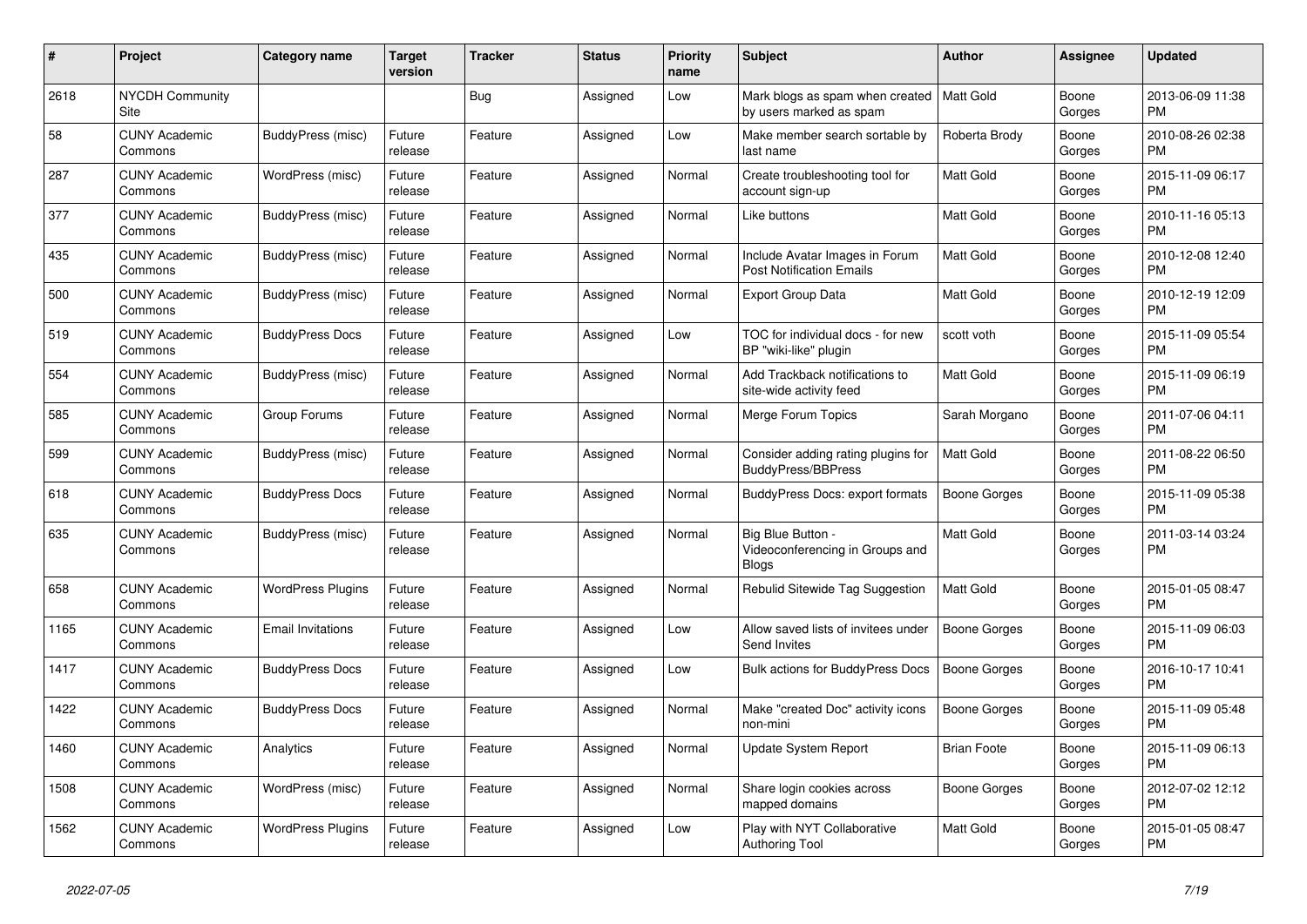| #    | Project                         | <b>Category name</b>     | <b>Target</b><br>version | <b>Tracker</b> | <b>Status</b> | <b>Priority</b><br>name | <b>Subject</b>                                                             | <b>Author</b>       | Assignee        | <b>Updated</b>                |
|------|---------------------------------|--------------------------|--------------------------|----------------|---------------|-------------------------|----------------------------------------------------------------------------|---------------------|-----------------|-------------------------------|
| 1744 | <b>CUNY Academic</b><br>Commons | <b>BuddyPress Docs</b>   | Future<br>release        | Feature        | Assigned      | Normal                  | Spreadsheet-style Docs                                                     | Boone Gorges        | Boone<br>Gorges | 2015-11-09 06:13<br>PM        |
| 1888 | <b>CUNY Academic</b><br>Commons | Home Page                | Future<br>release        | Feature        | Assigned      | Normal                  | Refactor BP MPO Activity Filter to<br>support proper pagination            | Sarah Morgano       | Boone<br>Gorges | 2014-05-01 07:11<br><b>PM</b> |
| 2013 | CUNY Academic<br>Commons        | <b>Public Portfolio</b>  | Future<br>release        | Feature        | Assigned      | Low                     | Have Profile Privacy Options show<br>up only for filled-in fields          | Matt Gold           | Boone<br>Gorges | 2015-11-09 06:09<br><b>PM</b> |
| 2223 | <b>CUNY Academic</b><br>Commons | <b>WordPress Plugins</b> | Future<br>release        | Feature        | Assigned      | Low                     | Add Participad to the CUNY<br>Academic Commons                             | <b>Matt Gold</b>    | Boone<br>Gorges | 2014-09-17 10:03<br><b>PM</b> |
| 2325 | CUNY Academic<br>Commons        | BuddyPress (misc)        | Future<br>release        | Feature        | Assigned      | Low                     | Profile should have separate fields<br>for first/last names                | local admin         | Boone<br>Gorges | 2015-11-09 06:09<br><b>PM</b> |
| 2523 | <b>CUNY Academic</b><br>Commons | <b>BuddyPress Docs</b>   | Future<br>release        | Feature        | Assigned      | Normal                  | Allow Users to Upload Images to<br><b>BP</b> Docs                          | Matt Gold           | Boone<br>Gorges | 2015-11-09 06:14<br><b>PM</b> |
| 2610 | <b>CUNY Academic</b><br>Commons | Group Invitations        | Future<br>release        | Feature        | Assigned      | Low                     | Request: Custom invitation<br>message to group invites                     | local admin         | Boone<br>Gorges | 2015-11-09 06:13<br><b>PM</b> |
| 3002 | <b>CUNY Academic</b><br>Commons | Search                   | Future<br>release        | Feature        | Assigned      | Normal                  | Overhaul CAC search by using<br>external search appliance                  | <b>Boone Gorges</b> | Boone<br>Gorges | 2020-07-15 03:05<br>PM        |
| 3042 | <b>CUNY Academic</b><br>Commons | <b>Public Portfolio</b>  | Future<br>release        | Feature        | Assigned      | Normal                  | Browsing member interests                                                  | Matt Gold           | Boone<br>Gorges | 2015-03-21 09:04<br><b>PM</b> |
| 3080 | CUNY Academic<br>Commons        | <b>Group Files</b>       | Future<br>release        | Feature        | Assigned      | Low                     | Create a system to keep track of<br>file changes                           | <b>Matt Gold</b>    | Boone<br>Gorges | 2014-02-26 10:04<br><b>PM</b> |
| 3193 | <b>CUNY Academic</b><br>Commons | Group Forums             | Future<br>release        | Feature        | Assigned      | Normal                  | bbPress 2.x dynamic roles and<br><b>RBE</b>                                | Boone Gorges        | Boone<br>Gorges | 2014-09-30 01:30<br><b>PM</b> |
| 3220 | CUNY Academic<br>Commons        | <b>Public Portfolio</b>  | Future<br>release        | Feature        | Assigned      | Normal                  | Add indent/outdent option to<br>Formatting Buttons on Profile<br>Page      | <b>Matt Gold</b>    | Boone<br>Gorges | 2014-05-21 10:39<br><b>PM</b> |
| 3308 | <b>CUNY Academic</b><br>Commons | Group Invitations        | Future<br>release        | Feature        | Assigned      | Normal                  | Allow members to rescind group<br>invitations                              | <b>Matt Gold</b>    | Boone<br>Gorges | 2015-04-01 08:53<br><b>PM</b> |
| 3475 | <b>CUNY Academic</b><br>Commons | Events                   | Future<br>release        | Feature        | Assigned      | Normal                  | Request to add plugin to<br>streamline room<br>booking/appointment booking | Naomi Barrettara    | Boone<br>Gorges | 2014-12-01 05:14<br><b>PM</b> |
| 3759 | <b>CUNY Academic</b><br>Commons | WordPress (misc)         | Future<br>release        | Feature        | Assigned      | Normal                  | Review Interface for Adding Users<br>to Blogs                              | Matt Gold           | Boone<br>Gorges | 2015-03-24 05:52<br><b>PM</b> |
| 3768 | <b>CUNY Academic</b><br>Commons | <b>Public Portfolio</b>  | Future<br>release        | Feature        | Assigned      | Normal                  | Institutions/Past positions on<br>public portfolios                        | Matt Gold           | Boone<br>Gorges | 2018-04-23 10:44<br>AM        |
| 4053 | <b>CUNY Academic</b><br>Commons | Events                   | Future<br>release        | Feature        | Assigned      | Normal                  | Create new tab for past events                                             | Matt Gold           | Boone<br>Gorges | 2015-05-12 02:10<br><b>PM</b> |
| 4238 | <b>CUNY Academic</b><br>Commons | Events                   | Future<br>release        | Feature        | Assigned      | Normal                  | Copy Events to Other Groups?                                               | <b>Matt Gold</b>    | Boone<br>Gorges | 2015-07-02 10:08<br>AM        |
| 4903 | <b>CUNY Academic</b><br>Commons | Events                   | Future<br>release        | Design/UX      | Assigned      | Normal                  | Improving visual appearance of<br>event calendars                          | Matt Gold           | Boone<br>Gorges | 2016-10-13 11:51<br>AM        |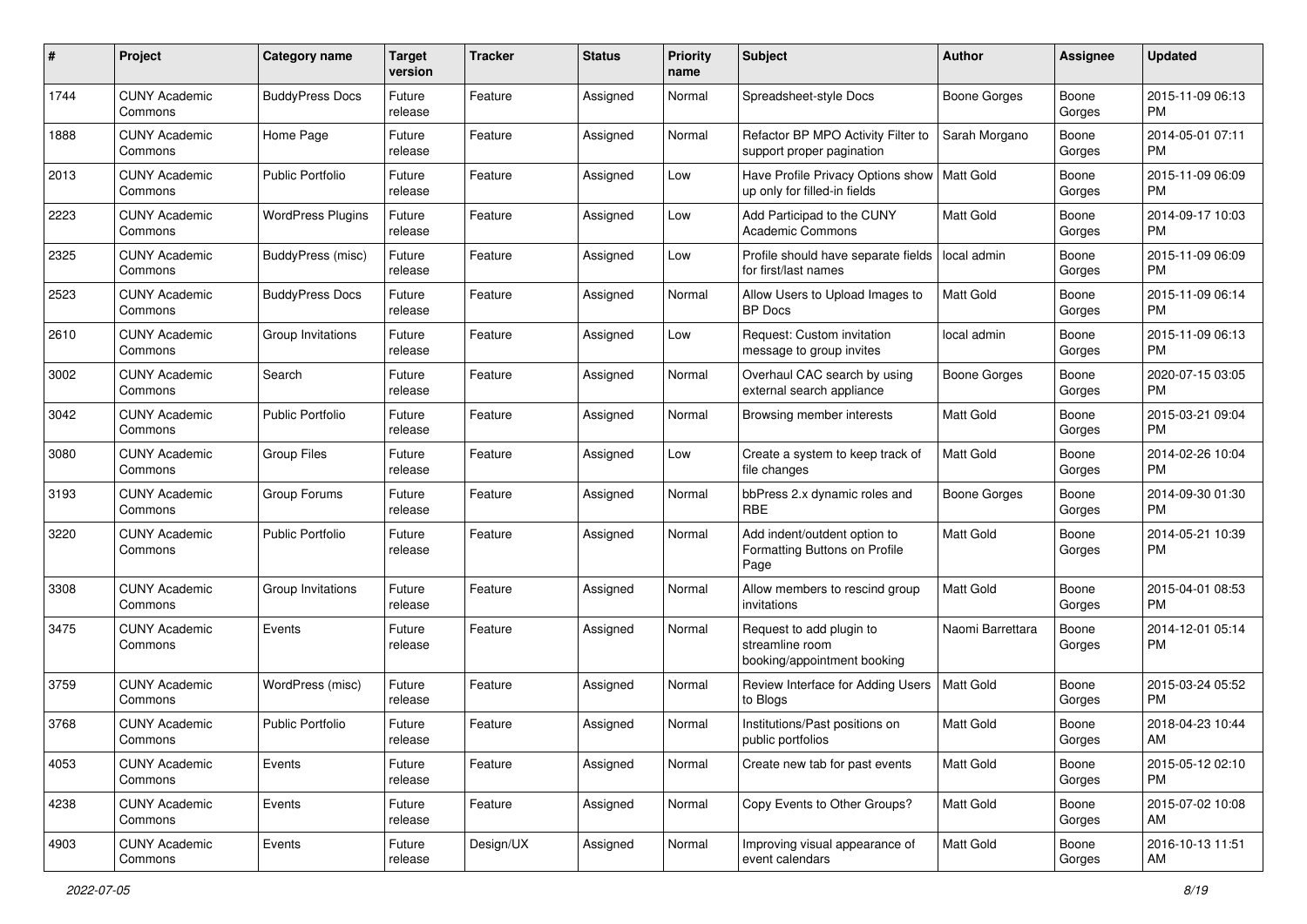| #     | Project                         | <b>Category name</b>           | <b>Target</b><br>version | <b>Tracker</b> | <b>Status</b>        | <b>Priority</b><br>name | <b>Subject</b>                                                                                  | <b>Author</b>       | Assignee        | <b>Updated</b>                |
|-------|---------------------------------|--------------------------------|--------------------------|----------------|----------------------|-------------------------|-------------------------------------------------------------------------------------------------|---------------------|-----------------|-------------------------------|
| 4980  | <b>CUNY Academic</b><br>Commons | Home Page                      | Future<br>release        | Feature        | Assigned             | Normal                  | CAC Featured Content -- Adding<br>Randomization                                                 | <b>Matt Gold</b>    | Boone<br>Gorges | 2016-12-12 03:01<br><b>PM</b> |
| 5234  | <b>CUNY Academic</b><br>Commons | Membership                     | Future<br>release        | Feature        | Assigned             | Normal                  | Write Unconfirmed patch for WP                                                                  | Boone Gorges        | Boone<br>Gorges | 2016-10-24 11:18<br>AM        |
| 5696  | <b>CUNY Academic</b><br>Commons | Events                         | Future<br>release        | Feature        | Assigned             | Normal                  | Events Calendar - display options<br>/ calendar aggregation                                     | <b>Matt Gold</b>    | Boone<br>Gorges | 2016-10-13 11:44<br>AM        |
| 8836  | <b>CUNY Academic</b><br>Commons | <b>Blogs (BuddyPress)</b>      | Future<br>release        | Feature        | Assigned             | Normal                  | Redesign site launch process                                                                    | <b>Matt Gold</b>    | Boone<br>Gorges | 2019-10-03 02:49<br><b>PM</b> |
| 8900  | <b>CUNY Academic</b><br>Commons | Accessibility                  | Future<br>release        | Feature        | Assigned             | Normal                  | Look into tools to enforce<br>accessibility in WP environment                                   | <b>Matt Gold</b>    | Boone<br>Gorges | 2022-04-26 11:59<br>AM        |
| 8901  | <b>CUNY Academic</b><br>Commons | Accessibility                  | Future<br>release        | Feature        | Assigned             | Normal                  | Theme analysis for accessibility                                                                | <b>Matt Gold</b>    | Boone<br>Gorges | 2022-04-26 11:59<br>AM        |
| 9895  | <b>CUNY Academic</b><br>Commons | Onboarding                     | Future<br>release        | Feature        | Assigned             | Normal                  | Add "Accept Invitation"<br>link/button/function to Group<br>and/or Site invitation emails?      | Luke Waltzer        | Boone<br>Gorges | 2018-06-07 12:42<br><b>PM</b> |
| 10368 | <b>CUNY Academic</b><br>Commons |                                | Future<br>release        | Feature        | Assigned             | Normal                  | Use ORCID data to populate<br>academic profile page                                             | Stephen Francoeur   | Boone<br>Gorges | 2018-09-25 01:53<br><b>PM</b> |
| 15604 | <b>CUNY Academic</b><br>Commons | <b>Email Notifications</b>     | Future<br>release        | Feature        | Assigned             | Normal                  | Restructure Commons Group<br><b>Digest Email Messages</b>                                       | <b>Matt Gold</b>    | Boone<br>Gorges | 2022-05-26 10:45<br>AM        |
| 3230  | <b>CUNY Academic</b><br>Commons | Internal Tools and<br>Workflow | Not tracked              | Feature        | Assigned             | High                    | Scripts for quicker<br>provisioning/updating of<br>development environments                     | <b>Boone Gorges</b> | Boone<br>Gorges | 2016-01-26 04:54<br><b>PM</b> |
| 9941  | <b>CUNY Academic</b><br>Commons | Wiki                           | Not tracked              | Support        | Assigned             | Normal                  | Wiki functionality                                                                              | <b>Matt Gold</b>    | Boone<br>Gorges | 2018-06-26 10:57<br>AM        |
| 8756  | <b>CUNY Academic</b><br>Commons | Group Blogs                    | Future<br>release        | Feature        | Hold                 | Normal                  | Connect multiple blogs to one<br>group?                                                         | <b>Matt Gold</b>    | Boone<br>Gorges | 2017-09-30 10:42<br>AM        |
| 14113 | <b>CUNY Academic</b><br>Commons | WordPress (misc)               | Future<br>release        | Bug            | Hold                 | Normal                  | Block Editor Not Working on this<br>page - Json error                                           | scott voth          | Boone<br>Gorges | 2021-03-05 11:01<br>AM        |
| 16092 | <b>CUNY Academic</b><br>Commons |                                | Future<br>release        | Feature        | Hold                 | Normal                  | Don't show main site in Site<br>search results                                                  | <b>Boone Gorges</b> | Boone<br>Gorges | 2022-05-17 03:12<br><b>PM</b> |
| 12121 | <b>CUNY Academic</b><br>Commons | <b>WordPress Plugins</b>       | 2.0.3                    | Feature        | Reporter<br>Feedback | Normal                  | Embedding H5P Iframes on<br><b>Commons Site</b>                                                 | Laurie Hurson       | Boone<br>Gorges | 2022-06-29 11:32<br>AM        |
| 6014  | <b>CUNY Academic</b><br>Commons | Publicity                      | Future<br>release        | Publicity      | Reporter<br>Feedback | Normal                  | Google search listing                                                                           | <b>Matt Gold</b>    | Boone<br>Gorges | 2016-09-21 03:48<br><b>PM</b> |
| 8675  | <b>CUNY Academic</b><br>Commons | User Onboarding                | Future<br>release        | <b>Bug</b>     | Reporter<br>Feedback | Low                     | Add new User search screen calls<br>for the input of email address but<br>doesn't work with one | Paul Hebert         | Boone<br>Gorges | 2017-10-11 11:17<br>AM        |
| 9207  | <b>CUNY Academic</b><br>Commons |                                | Future<br>release        | Support        | Reporter<br>Feedback | Normal                  | display dashboards made in<br>Tableau?                                                          | Marilyn Weber       | Boone<br>Gorges | 2018-04-10 10:42<br>AM        |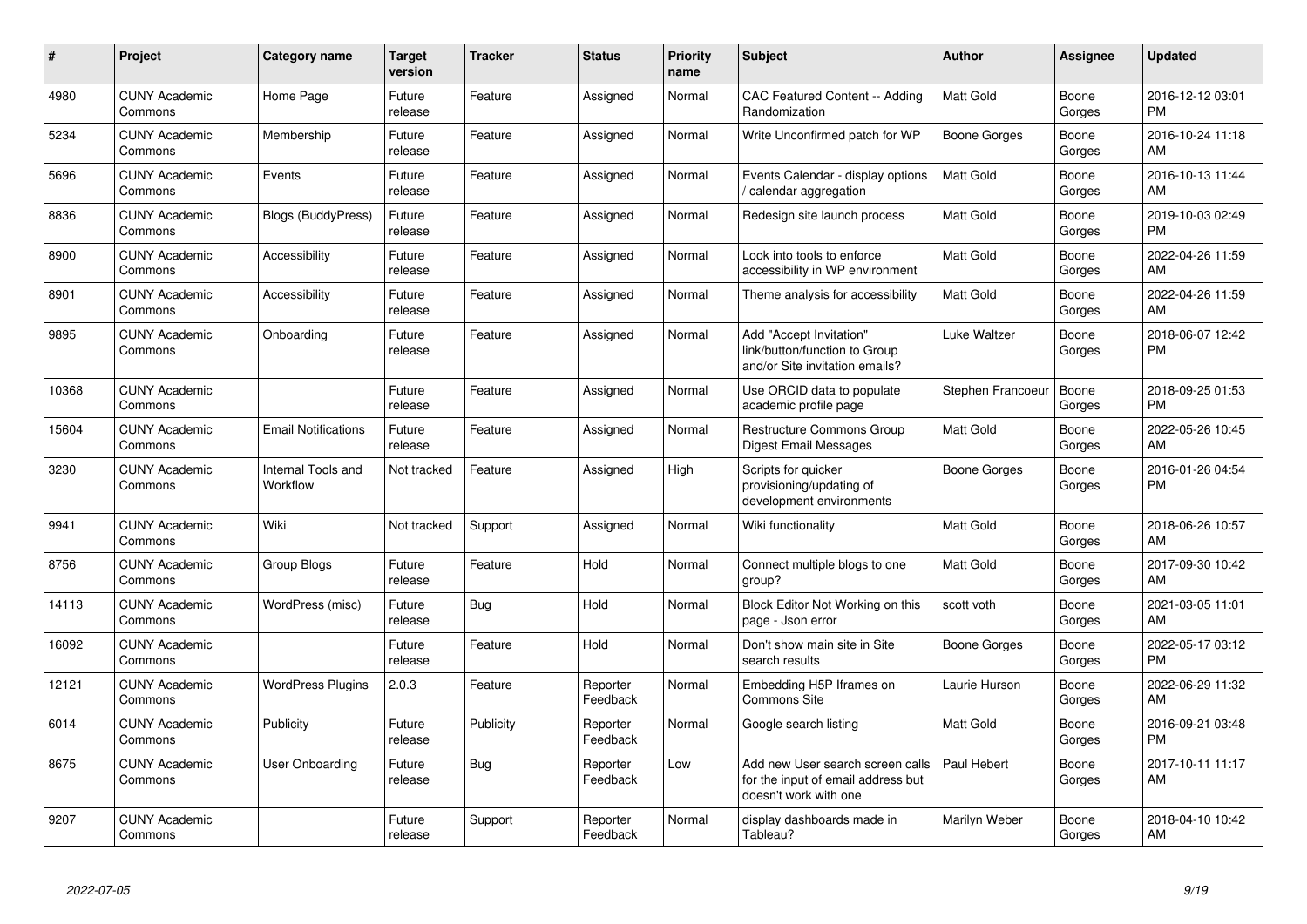| $\pmb{\#}$ | Project                         | <b>Category name</b>       | <b>Target</b><br>version | <b>Tracker</b> | <b>Status</b>        | <b>Priority</b><br>name | <b>Subject</b>                                                       | <b>Author</b>           | Assignee           | <b>Updated</b>                |
|------------|---------------------------------|----------------------------|--------------------------|----------------|----------------------|-------------------------|----------------------------------------------------------------------|-------------------------|--------------------|-------------------------------|
| 9211       | <b>CUNY Academic</b><br>Commons | <b>WordPress Plugins</b>   | Future<br>release        | Support        | Reporter<br>Feedback | Normal                  | Auto-Role Setting in Forum Plugin<br><b>Causing Some Confusion</b>   | Luke Waltzer            | Boone<br>Gorges    | 2018-03-13 11:44<br>AM        |
| 9289       | <b>CUNY Academic</b><br>Commons | <b>WordPress Plugins</b>   | Future<br>release        | Bug            | Reporter<br>Feedback | Normal                  | Email Users Plugin                                                   | Laurie Hurson           | Boone<br>Gorges    | 2018-10-24 12:34<br><b>PM</b> |
| 9947       | <b>CUNY Academic</b><br>Commons | <b>WordPress Plugins</b>   | Future<br>release        | Feature        | Reporter<br>Feedback | Normal                  | Install H5P quiz plugin                                              | <b>Matt Gold</b>        | Boone<br>Gorges    | 2018-09-11 11:01<br>AM        |
| 11945      | <b>CUNY Academic</b><br>Commons | Reckoning                  | Future<br>release        | Feature        | Reporter<br>Feedback | Normal                  | Add Comments bubble to<br>Reckoning views                            | Boone Gorges            | Boone<br>Gorges    | 2019-11-12 05:14<br><b>PM</b> |
| 9515       | <b>CUNY Academic</b><br>Commons | <b>WordPress Plugins</b>   | Not tracked              | <b>Bug</b>     | Reporter<br>Feedback | Normal                  | Text to Speech plugin - "More<br>Slowly" checkbox not working        | scott voth              | Boone<br>Gorges    | 2018-06-13 02:26<br><b>PM</b> |
| 9979       | <b>CUNY Academic</b><br>Commons | <b>Email Notifications</b> | Not tracked              | <b>Bug</b>     | Reporter<br>Feedback | Normal                  | Reports of slow email activation<br>emails                           | Matt Gold               | Boone<br>Gorges    | 2018-08-29 09:40<br><b>PM</b> |
| 10040      | <b>CUNY Academic</b><br>Commons | WordPress (misc)           | Not tracked              | <b>Bug</b>     | Reporter<br>Feedback | Normal                  | User doesn't see full list of themes                                 | <b>Matt Gold</b>        | Boone<br>Gorges    | 2018-07-25 10:12<br>AM        |
| 10678      | <b>CUNY Academic</b><br>Commons |                            | Not tracked              | Bug            | Reporter<br>Feedback | High                    | Newsletter Plugin Not Sending<br><b>Out Newsletters</b>              | Mark Webb               | Boone<br>Gorges    | 2019-09-16 09:38<br><b>PM</b> |
| 11386      | <b>CUNY Academic</b><br>Commons | WordPress - Media          | Not tracked              | Support        | Reporter<br>Feedback | Normal                  | disappearing images                                                  | scott voth              | Boone<br>Gorges    | 2019-05-14 10:32<br>AM        |
| 11449      | <b>CUNY Academic</b><br>Commons | WordPress - Media          | Not tracked              | Support        | Reporter<br>Feedback | Normal                  | Cloning Media Library for JITP<br>from Staging to Production Site    | <b>Patrick DeDauw</b>   | Boone<br>Gorges    | 2019-05-13 12:00<br><b>PM</b> |
| 14483      | <b>CUNY Academic</b><br>Commons | WordPress - Media          | Not tracked              | Bug            | Reporter<br>Feedback | Normal                  | <b>Wordpress PDF Embed Stopped</b><br>Working after JITP Media Clone | Patrick DeDauw          | Boone<br>Gorges    | 2021-05-20 01:51<br><b>PM</b> |
| 14504      | <b>CUNY Academic</b><br>Commons |                            | Not tracked              | Publicity      | Reporter<br>Feedback | Normal                  | Adding showcases to home page<br>menu                                | Laurie Hurson           | Boone<br>Gorges    | 2022-01-19 03:26<br><b>PM</b> |
| 15242      | <b>CUNY Academic</b><br>Commons | Performance                | Not tracked              | <b>Bug</b>     | Reporter<br>Feedback | Normal                  | Slugist site                                                         | Raffi<br>Khatchadourian | Boone<br>Gorges    | 2022-02-07 11:14<br>AM        |
| 3419       | <b>CUNY Academic</b><br>Commons | Group Invitations          | 1.6.14                   | Bug            | Testing<br>Required  | Normal                  | Neatening the display of<br>messages on group requests               | <b>Matt Gold</b>        | Boone<br>Gorges    | 2014-09-01 09:29<br><b>PM</b> |
| 3059       | <b>CUNY Academic</b><br>Commons | Group Forums               | Future<br>release        | Design/UX      | New                  | Normal                  | Forum Post Permissable Content<br><b>Explanatory Text</b>            | Chris Stein             | Chris Stein        | 2015-04-02 11:27<br>AM        |
| 10354      | <b>CUNY Academic</b><br>Commons | <b>Public Portfolio</b>    | Future<br>release        | Feature        | <b>New</b>           | Normal                  | Opt out of Having a Profile Page                                     | scott voth              | Chris Stein        | 2020-05-12 10:43<br>AM        |
| 365        | <b>CUNY Academic</b><br>Commons | WordPress (misc)           | Future<br>release        | Feature        | Assigned             | Normal                  | <b>Create Mouseover Tooltips</b><br>throughout Site                  | Matt Gold               | <b>Chris Stein</b> | 2015-11-09 06:18<br><b>PM</b> |
| 860        | <b>CUNY Academic</b><br>Commons | Design                     | Future<br>release        | Design/UX      | Assigned             | Normal                  | <b>Standardize Button Treatment</b><br>Across the Commons            | Chris Stein             | Chris Stein        | 2014-05-01 09:45<br>AM        |
| 2754       | <b>CUNY Academic</b><br>Commons | Design                     | Future<br>release        | Feature        | Assigned             | Normal                  | Determine strategy for CAC logo<br>handling in top header            | Micki Kaufman           | <b>Chris Stein</b> | 2015-01-05 08:53<br>PM        |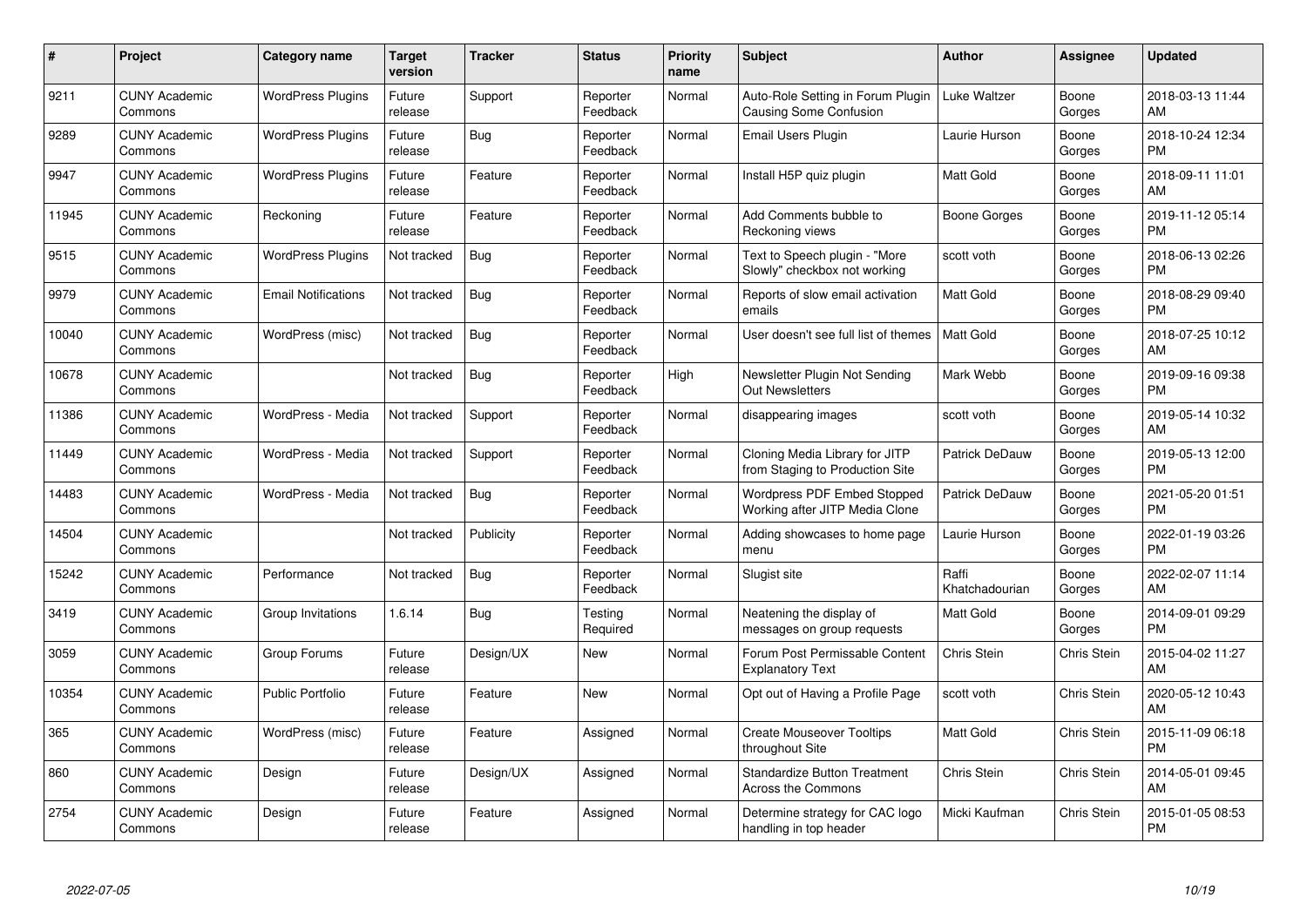| #     | Project                                                                 | <b>Category name</b>           | <b>Target</b><br>version | <b>Tracker</b> | <b>Status</b>        | Priority<br>name | <b>Subject</b>                                                      | <b>Author</b>    | Assignee            | <b>Updated</b>                |
|-------|-------------------------------------------------------------------------|--------------------------------|--------------------------|----------------|----------------------|------------------|---------------------------------------------------------------------|------------------|---------------------|-------------------------------|
| 2832  | <b>CUNY Academic</b><br>Commons                                         | <b>Public Portfolio</b>        | Future<br>release        | Feature        | Assigned             | Normal           | Improve interface for (not)<br>auto-linking profile fields          | Boone Gorges     | Chris Stein         | 2015-01-05 08:52<br><b>PM</b> |
| 2881  | <b>CUNY Academic</b><br>Commons                                         | <b>Public Portfolio</b>        | Future<br>release        | Feature        | Assigned             | Normal           | Redesign the UX for Profiles                                        | Chris Stein      | Chris Stein         | 2016-10-13 12:45<br><b>PM</b> |
| 3330  | <b>CUNY Academic</b><br>Commons                                         | My Commons                     | Future<br>release        | Feature        | Assigned             | Normal           | "Commons Information" tool                                          | Boone Gorges     | Chris Stein         | 2014-09-22 08:46<br><b>PM</b> |
| 3354  | <b>CUNY Academic</b><br>Commons                                         | <b>Group Files</b>             | Future<br>release        | Feature        | Assigned             | Low              | Allow Group Download of Multiple<br><b>Selected Files</b>           | <b>Matt Gold</b> | Chris Stein         | 2014-08-01 08:50<br>AM        |
| 3770  | <b>CUNY Academic</b><br>Commons                                         | <b>Public Portfolio</b>        | Future<br>release        | Feature        | Assigned             | Normal           | Improve Layout/Formatting of<br>Positions Area on Public Portfolios | Matt Gold        | Chris Stein         | 2015-04-01 09:17<br><b>PM</b> |
| 5827  | <b>CUNY Academic</b><br>Commons                                         | <b>Public Portfolio</b>        | Future<br>release        | Bug            | Assigned             | Normal           | Academic Interests square bracket<br>links not working              | scott voth       | Chris Stein         | 2016-08-11 11:59<br><b>PM</b> |
| 9028  | <b>CUNY Academic</b><br>Commons                                         | Onboarding                     | Future<br>release        | Feature        | Assigned             | Normal           | suggest groups to new members<br>during the registration process    | <b>Matt Gold</b> | Chris Stein         | 2018-10-24 12:34<br><b>PM</b> |
| 1544  | <b>CUNY Academic</b><br>Commons                                         | Groups (misc)                  | Future<br>release        | Feature        | Reporter<br>Feedback | Normal           | Group Filtering and Sorting                                         | Matt Gold        | Chris Stein         | 2019-03-01 02:25<br><b>PM</b> |
| 8078  | <b>CUNY Academic</b><br>Commons                                         | <b>WordPress Plugins</b>       | Future<br>release        | System Upgrade | Assigned             | Normal           | <b>CommentPress Updates</b>                                         | Margaret Galvan  | Christian<br>Wach   | 2017-05-08 03:49<br><b>PM</b> |
| 13199 | <b>CUNY Academic</b><br>Commons                                         | Group Forums                   | Future<br>release        | Feature        | <b>New</b>           | Normal           | Favoring Groups over bbPress<br>plugin                              | Colin McDonald   | Colin<br>McDonald   | 2021-11-19 12:28<br><b>PM</b> |
| 4438  | <b>CUNY Academic</b><br>Commons                                         | Events                         | Future<br>release        | Bug            | Assigned             | Normal           | Events Calendar - Export<br><b>Recurring Events</b>                 | scott voth       | Daniel Jones        | 2016-05-23 04:25<br><b>PM</b> |
| 5268  | <b>CUNY Academic</b><br>Commons                                         | Group Forums                   | Future<br>release        | Bug            | Assigned             | Normal           | Long-time to post to multiple<br>groups                             | Luke Waltzer     | Daniel Jones        | 2016-09-07 06:31<br><b>PM</b> |
| 412   | <b>CUNY Academic</b><br>Commons                                         | <b>WordPress Themes</b>        | Future<br>release        | Feature        | Assigned             | Normal           | <b>Featured Themes</b>                                              | <b>Matt Gold</b> | Dominic<br>Giglio   | 2015-01-05 08:44<br><b>PM</b> |
| 940   | <b>CUNY Academic</b><br>Commons                                         | Redmine                        | Future<br>release        | Feature        | Assigned             | Low              | Communication with users after<br>releases                          | <b>Matt Gold</b> | Dominic<br>Giglio   | 2012-09-09 04:36<br><b>PM</b> |
| 1983  | <b>CUNY Academic</b><br>Commons                                         | Home Page                      | Future<br>release        | Feature        | Assigned             | Low              | Media Library integration with<br><b>Featured Content plugin</b>    | Boone Gorges     | Dominic<br>Giglio   | 2014-03-17 10:34<br>AM        |
| 2167  | <b>CUNY Academic</b><br>Commons                                         | WordPress (misc)               | Future<br>release        | Bug            | Assigned             | Normal           | CAC-Livestream Plugin Issues                                        | Michael Smith    | Dominic<br>Giglio   | 2015-01-02 03:06<br><b>PM</b> |
| 12062 | AD/O365 Transition<br>from NonMatric to<br><b>Matriculated Students</b> |                                |                          | Feature        | In Progress          | Normal           | create solution and console<br>project                              | Emilio Rodriguez | Emilio<br>Rodriguez | 2019-11-12 03:56<br><b>PM</b> |
| 9835  | <b>CUNY Academic</b><br>Commons                                         | Group Forums                   | Future<br>release        | Bug            | Assigned             | Normal           | add a "like" function?                                              | Marilyn Weber    | <b>Erik Trainer</b> | 2018-06-05 01:49<br><b>PM</b> |
| 13891 | <b>CUNY Academic</b><br>Commons                                         | Internal Tools and<br>Workflow | 2.1.0                    | Feature        | <b>New</b>           | Normal           | Migrate automated linting to<br>GitHub Actions                      | Boone Gorges     | Jeremy Felt         | 2022-06-29 11:13<br>AM        |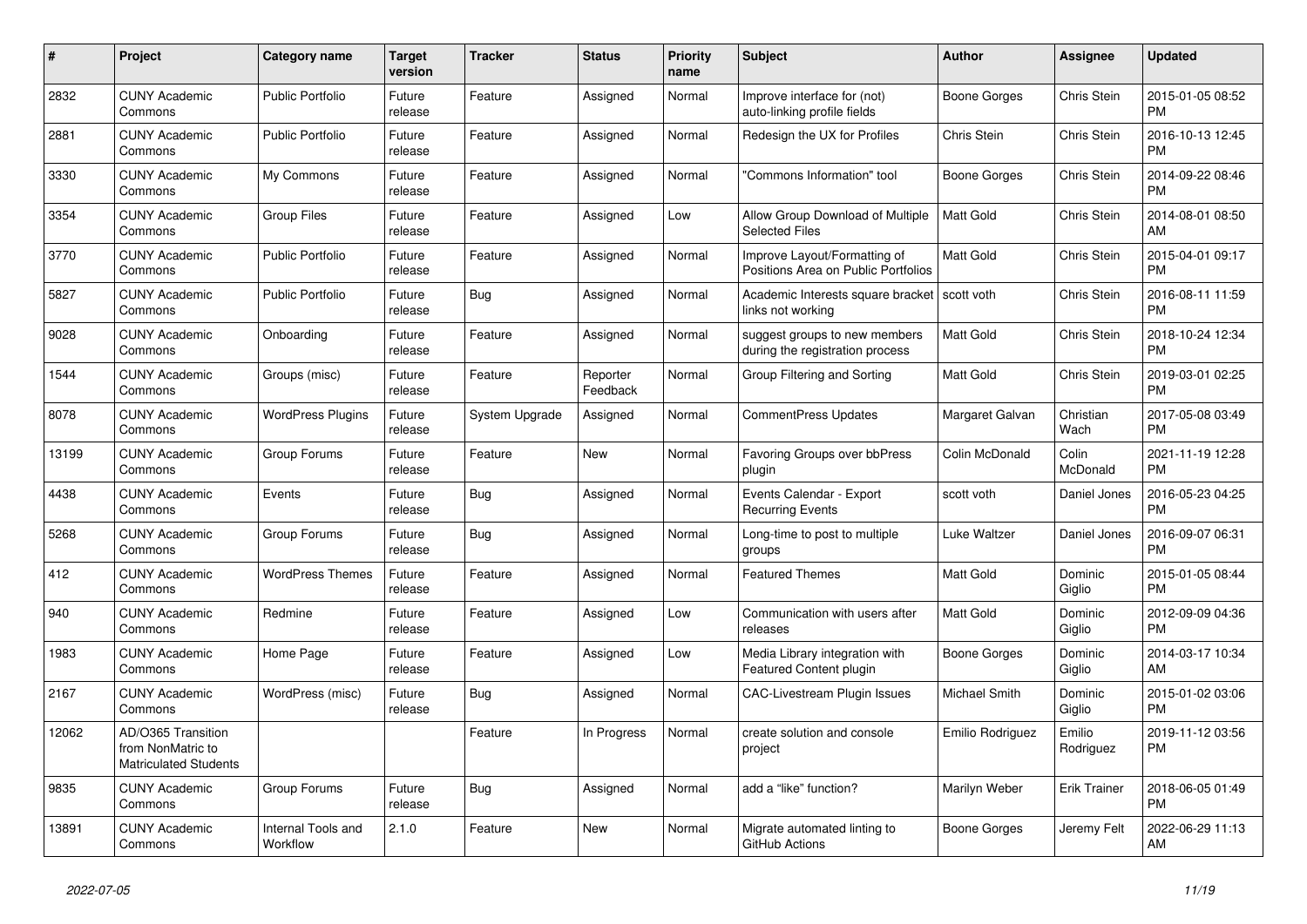| #     | Project                         | <b>Category name</b>           | <b>Target</b><br>version | <b>Tracker</b> | <b>Status</b>        | <b>Priority</b><br>name | <b>Subject</b>                                                                        | Author                  | Assignee           | <b>Updated</b>                |
|-------|---------------------------------|--------------------------------|--------------------------|----------------|----------------------|-------------------------|---------------------------------------------------------------------------------------|-------------------------|--------------------|-------------------------------|
| 15194 | <b>CUNY Academic</b><br>Commons | Internal Tools and<br>Workflow | 2.1.0                    | Feature        | New                  | Normal                  | PHPCS sniff for un-restored<br>switch to blog() calls                                 | Boone Gorges            | Jeremy Felt        | 2022-05-26 10:45<br>AM        |
| 13331 | <b>CUNY Academic</b><br>Commons | Site cloning                   | Future<br>release        | Bug            | New                  | Normal                  | Combine Site Template and Clone<br>operations                                         | Boone Gorges            | Jeremy Felt        | 2021-11-19 12:39<br><b>PM</b> |
| 11879 | <b>CUNY Academic</b><br>Commons |                                | Not tracked              | Bug            | New                  | Normal                  | Hypothesis comments appearing<br>on multiple, different pdfs across<br>blogs          | Laurie Hurson           | Laurie Hurson      | 2019-09-19 02:39<br><b>PM</b> |
| 14475 | <b>CUNY Academic</b><br>Commons |                                | Not tracked              | Publicity      | New                  | Normal                  | OER Showcase Page                                                                     | Laurie Hurson           | Laurie Hurson      | 2021-09-14 10:46<br>AM        |
| 8666  | <b>CUNY Academic</b><br>Commons | Teaching                       | Not tracked              | Documentation  | Assigned             | Normal                  | Create Teaching on the Commons<br>Resource Page                                       | Matt Gold               | Laurie Hurson      | 2019-09-23 03:16<br><b>PM</b> |
| 11517 | <b>CUNY Academic</b><br>Commons |                                | Not tracked              | Feature        | Assigned             | Normal                  | wp-accessibility plugin should not<br>strip 'target="_blank" by default               | Boone Gorges            | Laurie Hurson      | 2019-09-24 09:57<br>AM        |
| 12446 | <b>CUNY Academic</b><br>Commons | Groups (misc)                  | Future<br>release        | Feature        | Reporter<br>Feedback | Normal                  | Toggle default site to group forum<br>posting                                         | Laurie Hurson           | Laurie Hurson      | 2020-03-10 11:57<br>AM        |
| 6078  | <b>CUNY Academic</b><br>Commons | <b>Blogs (BuddyPress)</b>      | Future<br>release        | Feature        | New                  | Normal                  | <b>Explore Adding Network Blog</b><br>Metadata Plugin                                 | Luke Waltzer            | Luke Waltzer       | 2016-10-11 10:29<br><b>PM</b> |
| 5955  | <b>CUNY Academic</b><br>Commons | Outreach                       | Future<br>release        | Feature        | Assigned             | Normal                  | Create auto-newsletter for<br>commons members                                         | <b>Matt Gold</b>        | Luke Waltzer       | 2016-08-30 10:34<br>AM        |
| 2666  | <b>CUNY Academic</b><br>Commons | About page                     | Not tracked              | Documentation  | Assigned             | Normal                  | <b>Update About Text</b>                                                              | Chris Stein             | Luke Waltzer       | 2016-03-04 11:19<br>AM        |
| 8211  | <b>CUNY Academic</b><br>Commons | <b>WordPress Themes</b>        | Future<br>release        | Feature        | New                  | Normal                  | Theme Suggestions: Material<br>Design-Inspired Themes                                 | Margaret Galvan         | Margaret<br>Galvan | 2017-08-07 02:48<br><b>PM</b> |
| 12392 | <b>CUNY Academic</b><br>Commons | Help/Codex                     | Not tracked              | Documentation  | New                  | Normal                  | Updates to Common Commons<br>Questions on Help Page                                   | scott voth              | Margaret<br>Galvan | 2020-02-11 10:53<br>AM        |
| 6298  | <b>CUNY Academic</b><br>Commons | User Experience                | Not tracked              | Design/UX      | Assigned             | Normal                  | Examine data from survey                                                              | <b>Matt Gold</b>        | Margaret<br>Galvan | 2016-10-14 12:16<br><b>PM</b> |
| 7828  | <b>CUNY Academic</b><br>Commons |                                | Not tracked              | Feature        | Assigned             | Normal                  | Theme Assessment 2017                                                                 | Margaret Galvan         | Margaret<br>Galvan | 2017-05-02 10:41<br><b>PM</b> |
| 3509  | <b>CUNY Academic</b><br>Commons | Publicity                      | 1.7                      | Publicity      | New                  | Normal                  | Create 1.7 digital signage imagery                                                    | Micki Kaufman           | Marilyn<br>Weber   | 2014-10-01 12:40<br><b>PM</b> |
| 9420  | <b>CUNY Academic</b><br>Commons | cuny.is                        | Not tracked              | Feature        | New                  | Normal                  | Request for http://cuny.is/streams                                                    | Raffi<br>Khatchadourian | Marilyn<br>Weber   | 2018-04-02 10:08<br>AM        |
| 12382 | <b>CUNY Academic</b><br>Commons | Membership                     | Not tracked              | Support        | New                  | Normal                  | Email request change                                                                  | Marilyn Weber           | Marilyn<br>Weber   | 2020-02-06 12:56<br><b>PM</b> |
| 8837  | <b>CUNY Academic</b><br>Commons |                                | Not tracked              | Feature        | Assigned             | Normal                  | Create a form to request info from<br>people requesting premium<br>themes and plugins | Matt Gold               | Marilyn<br>Weber   | 2017-11-14 03:35<br>PM        |
| 3691  | <b>CUNY Academic</b><br>Commons | <b>WordPress Plugins</b>       | Future<br>release        | <b>Bug</b>     | New                  | Normal                  | <b>WPMU Domain Mapping</b><br>Debugging on cdev                                       | Raymond Hoh             | Matt Gold          | 2014-12-12 09:04<br>AM        |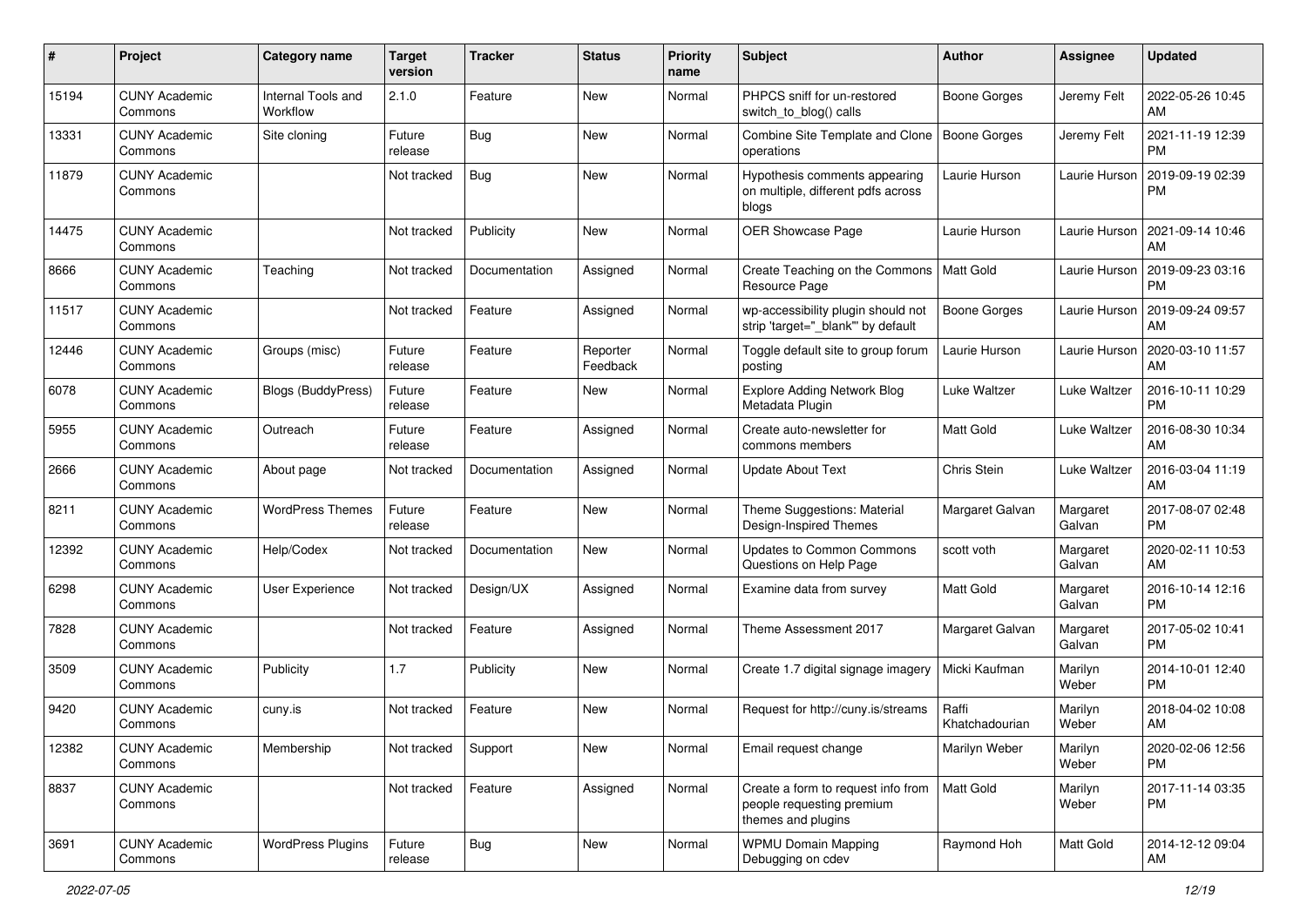| #     | <b>Project</b>                  | Category name            | <b>Target</b><br>version | <b>Tracker</b> | <b>Status</b>        | Priority<br>name | <b>Subject</b>                                                                       | <b>Author</b>           | Assignee           | <b>Updated</b>                |
|-------|---------------------------------|--------------------------|--------------------------|----------------|----------------------|------------------|--------------------------------------------------------------------------------------|-------------------------|--------------------|-------------------------------|
| 4225  | <b>CUNY Academic</b><br>Commons | DiRT Integration         | Future<br>release        | Design/UX      | <b>New</b>           | Normal           | Add information to DIRT page (in<br>Create a Group)                                  | Samantha Raddatz        | <b>Matt Gold</b>   | 2015-06-26 03:14<br><b>PM</b> |
| 8498  | <b>CUNY Academic</b><br>Commons | <b>WordPress Plugins</b> | Future<br>release        | Feature        | <b>New</b>           | Low              | <b>Gravity Forms Email Users</b>                                                     | Raffi<br>Khatchadourian | Matt Gold          | 2017-10-13 12:58<br><b>PM</b> |
| 3657  | <b>CUNY Academic</b><br>Commons | WordPress (misc)         | Not tracked              | Feature        | <b>New</b>           | Normal           | Create alert for GC email<br>addresses                                               | <b>Matt Gold</b>        | Matt Gold          | 2016-04-14 11:29<br><b>PM</b> |
| 4972  | <b>CUNY Academic</b><br>Commons | Analytics                | Not tracked              | <b>Bug</b>     | <b>New</b>           | Normal           | <b>Newsletter Analytics</b>                                                          | Stephen Real            | Matt Gold          | 2015-12-09 12:54<br><b>PM</b> |
| 8607  | <b>CUNY Academic</b><br>Commons |                          | Not tracked              | Support        | <b>New</b>           | Normal           | Paypal?                                                                              | Marilyn Weber           | Matt Gold          | 2018-05-15 01:37<br><b>PM</b> |
| 10839 | <b>CUNY Academic</b><br>Commons | About page               | Not tracked              | Support        | New                  | Normal           | <b>Mission Statement Needs</b><br>Revision                                           | scott voth              | Matt Gold          | 2018-12-26 10:58<br>AM        |
| 11545 | <b>CUNY Academic</b><br>Commons | <b>WordPress Plugins</b> | Not tracked              | Support        | <b>New</b>           | Normal           | <b>Twitter searches in WordPress</b>                                                 | Gina Cherry             | Matt Gold          | 2019-09-23 01:03<br><b>PM</b> |
| 370   | <b>CUNY Academic</b><br>Commons | Registration             | Future<br>release        | Feature        | Assigned             | High             | <b>Guest Accounts</b>                                                                | Matt Gold               | Matt Gold          | 2015-04-09 09:33<br><b>PM</b> |
| 2175  | <b>CUNY Academic</b><br>Commons | WordPress (misc)         | Not tracked              | Support        | Assigned             | Normal           | Subscibe 2 vs. Jetpack<br>subscription options                                       | local admin             | Matt Gold          | 2016-01-26 04:58<br><b>PM</b> |
| 8898  | <b>CUNY Academic</b><br>Commons | Social Paper             | Not tracked              | Feature        | Assigned             | Normal           | Usage data on docs and social<br>paper                                               | <b>Matt Gold</b>        | Matt Gold          | 2017-11-16 11:32<br>AM        |
| 9015  | <b>CUNY Academic</b><br>Commons | Groups (misc)            | Not tracked              | Outreach       | Assigned             | Normal           | Email group admins the email<br>addresses of their groups                            | Matt Gold               | Matt Gold          | 2018-01-02 09:54<br>AM        |
| 2573  | <b>NYCDH Community</b><br>Site  |                          |                          | Feature        | Reporter<br>Feedback | Normal           | Add dh nyc twitter list feed to site                                                 | Mark Newton             | Matt Gold          | 2013-05-16 11:42<br><b>PM</b> |
| 11493 | <b>CUNY Academic</b><br>Commons | Domain Mapping           | Not tracked              | Support        | Reporter<br>Feedback | Normal           | Domain Mapping Request - Talia<br>Schaffer                                           | scott voth              | Matt Gold          | 2019-08-06 08:39<br>AM        |
| 12484 | <b>CUNY Academic</b><br>Commons |                          | Not tracked              | Support        | Reporter<br>Feedback | Normal           | Sign up Code for COIL Course<br>starting in March                                    | Laurie Hurson           | Matt Gold          | 2020-03-02 02:26<br><b>PM</b> |
| 8902  | <b>CUNY Academic</b><br>Commons | Design                   | Not tracked              | Feature        | Assigned             | Normal           | Report back on research on<br><b>BuddyPress themes</b>                               | Matt Gold               | Michael Smith      | 2017-11-10 12:31<br><b>PM</b> |
| 3506  | <b>CUNY Academic</b><br>Commons | Publicity                | 1.7                      | Publicity      | <b>New</b>           | Normal           | Prepare 1.7 email messaging                                                          | Micki Kaufman           | Micki<br>Kaufman   | 2014-10-01 12:36<br><b>PM</b> |
| 7624  | <b>CUNY Academic</b><br>Commons | BuddyPress (misc)        | Future<br>release        | Design/UX      | <b>New</b>           | Normal           | <b>BP Notifications</b>                                                              | Luke Waltzer            | Paige Dupont       | 2017-02-08 10:43<br><b>PM</b> |
| 6392  | <b>CUNY Academic</b><br>Commons | Group Forums             | Future<br>release        | Design/UX      | Assigned             | Low              | Composition/Preview Panes in<br>Forum Posts                                          | Luke Waltzer            | Paige Dupont       | 2016-10-21 04:26<br><b>PM</b> |
| 11393 | <b>CUNY Academic</b><br>Commons |                          | Not tracked              | Publicity      | New                  | Normal           | After 1.15 release, ceate a hero<br>slide and post about adding a site<br>to a group | scott voth              | Patrick<br>Sweeney | 2019-05-14 10:32<br>AM        |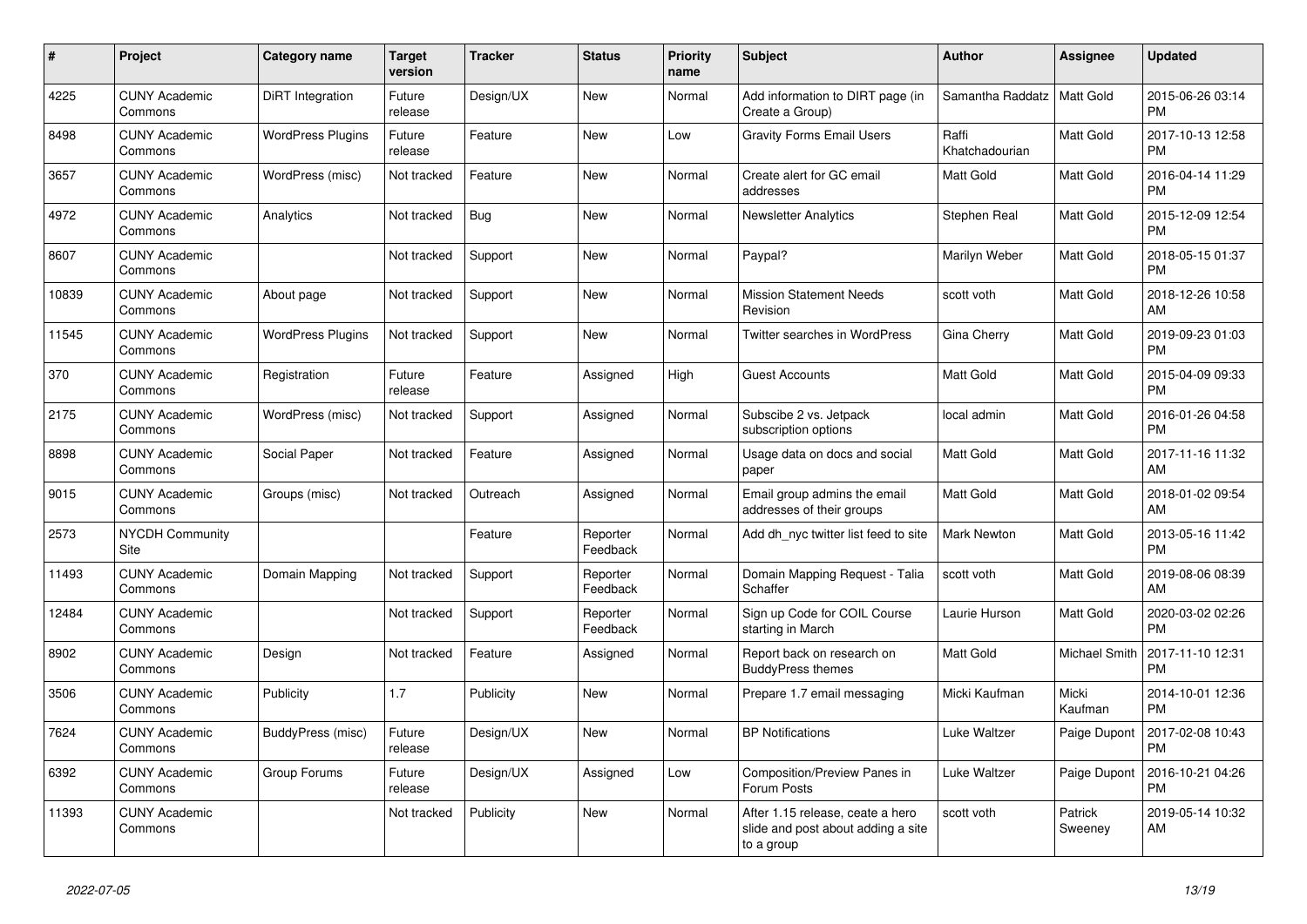| $\pmb{\#}$ | Project                               | <b>Category name</b>     | <b>Target</b><br>version | <b>Tracker</b> | <b>Status</b> | Priority<br>name | <b>Subject</b>                                                     | <b>Author</b>      | <b>Assignee</b>       | <b>Updated</b>                |
|------------|---------------------------------------|--------------------------|--------------------------|----------------|---------------|------------------|--------------------------------------------------------------------|--------------------|-----------------------|-------------------------------|
| 13457      | <b>CUNY Academic</b><br>Commons       | Group Forums             | 2.0.3                    | Bug            | <b>New</b>    | High             | Forum post not sending<br>notifications                            | Filipa Calado      | Raymond<br>Hoh        | 2022-06-29 11:32<br>AM        |
| 16319      | <b>CUNY Academic</b><br>Commons       | <b>WordPress Plugins</b> | 2.0.3                    | Bug            | <b>New</b>    | Normal           | <b>Request for Events Calendar Pro</b><br>5.14.2 update            | Raymond Hoh        | Raymond<br>Hoh        | 2022-07-01 04:16<br><b>PM</b> |
| 16177      | <b>CUNY Academic</b><br>Commons       | Reply By Email           |                          | <b>Bug</b>     | <b>New</b>    | Normal           | Switch to Inbound mode for RBE                                     | Raymond Hoh        | Raymond<br>Hoh        | 2022-05-30 04:32<br><b>PM</b> |
| 4535       | <b>CUNY Academic</b><br>Commons       | My Commons               | Future<br>release        | Bug            | <b>New</b>    | Low              | My Commons filter issue                                            | scott voth         | Raymond<br>Hoh        | 2015-09-01 11:17<br>AM        |
| 5282       | <b>CUNY Academic</b><br>Commons       | Social Paper             | Future<br>release        | Bug            | <b>New</b>    | Normal           | Replying via email directs to paper<br>but not individual comment. | Marilyn Weber      | Raymond<br>Hoh        | 2016-03-02 01:48<br><b>PM</b> |
| 6749       | <b>CUNY Academic</b><br>Commons       | Events                   | Future<br>release        | Bug            | <b>New</b>    | Low              | BPEO iCal request can trigger<br>very large number of DB queries   | Boone Gorges       | Raymond<br>Hoh        | 2016-11-15 10:09<br><b>PM</b> |
| 11243      | <b>CUNY Academic</b><br>Commons       | BuddyPress (misc)        | Future<br>release        | Bug            | <b>New</b>    | Normal           | Audit bp-custom.php                                                | Raymond Hoh        | Raymond<br>Hoh        | 2022-04-26 11:59<br>AM        |
| 13358      | <b>CUNY Academic</b><br>Commons       | Group Forums             | Future<br>release        | Feature        | <b>New</b>    | Normal           | Improved UI for group forum<br>threading settings                  | Boone Gorges       | Raymond<br><b>Hoh</b> | 2021-11-19 12:27<br><b>PM</b> |
| 14496      | <b>CUNY Academic</b><br>Commons       | Domain Mapping           | Future<br>release        | <b>Bug</b>     | New           | Normal           | Mapped domain SSO uses<br>third-party cookies                      | Raymond Hoh        | Raymond<br>Hoh        | 2021-05-24 04:03<br><b>PM</b> |
| 7928       | <b>CUNY Academic</b><br>Commons       | Group Forums             | Not tracked              | Bug            | <b>New</b>    | Normal           | Duplicate Forum post                                               | Luke Waltzer       | Raymond<br>Hoh        | 2017-04-11 09:27<br><b>PM</b> |
| 9346       | <b>CUNY Academic</b><br>Commons       | WordPress (misc)         | Not tracked              | Bug            | <b>New</b>    | Normal           | Clone cetls.bmcc.cuny.edu for<br>development                       | Owen Roberts       | Raymond<br>Hoh        | 2018-03-06 05:35<br><b>PM</b> |
| 9729       | <b>CUNY Academic</b><br>Commons       | <b>SEO</b>               | Not tracked              | Support        | <b>New</b>    | Normal           | 503 Errors showing on<br>newlaborforum.cuny.edu                    | Diane Krauthamer   | Raymond<br>Hoh        | 2018-05-22 04:48<br><b>PM</b> |
| 11624      | <b>CUNY Academic</b><br>Commons       | WordPress (misc)         | Not tracked              | Support        | New           | Normal           | Change pages into posts or swap<br>database for a Commons site?    | Stephen Klein      | Raymond<br>Hoh        | 2019-07-09 11:04<br>AM        |
| 13286      | <b>CUNY Academic</b><br>Commons       |                          | Not tracked              | Support        | New           | Normal           | problem connecting with<br>WordPress app                           | Marilyn Weber      | Raymond<br>Hoh        | 2020-09-08 11:16<br>AM        |
| 13430      | <b>CUNY Academic</b><br>Commons       | Reply By Email           | Not tracked              | Bug            | <b>New</b>    | Normal           | Delay in RBE                                                       | Luke Waltzer       | Raymond<br>Hoh        | 2020-10-13 11:16<br>AM        |
| 2571       | <b>NYCDH Community</b><br><b>Site</b> |                          |                          | Feature        | Assigned      | Normal           | Add Google custom search box to<br>homepage                        | <b>Mark Newton</b> | Raymond<br>Hoh        | 2013-05-18 07:49<br><b>PM</b> |
| 2574       | <b>NYCDH Community</b><br>Site        |                          |                          | Feature        | Assigned      | Normal           | Add Way to Upload Files to<br>Groups                               | Mark Newton        | Raymond<br>Hoh        | 2013-05-18 07:46<br><b>PM</b> |
| 8992       | <b>NYCDH Community</b><br>Site        |                          |                          | Bug            | Assigned      | Normal           | Multiple RBE error reports                                         | Matt Gold          | Raymond<br>Hoh        | 2017-12-11 05:43<br><b>PM</b> |
| 13946      | <b>CUNY Academic</b><br>Commons       | <b>WordPress Plugins</b> | 2.1.0                    | Support        | Assigned      | Normal           | <b>Custom Embed handler For</b><br>OneDrive files                  | scott voth         | Raymond<br>Hoh        | 2022-05-26 10:46<br>AM        |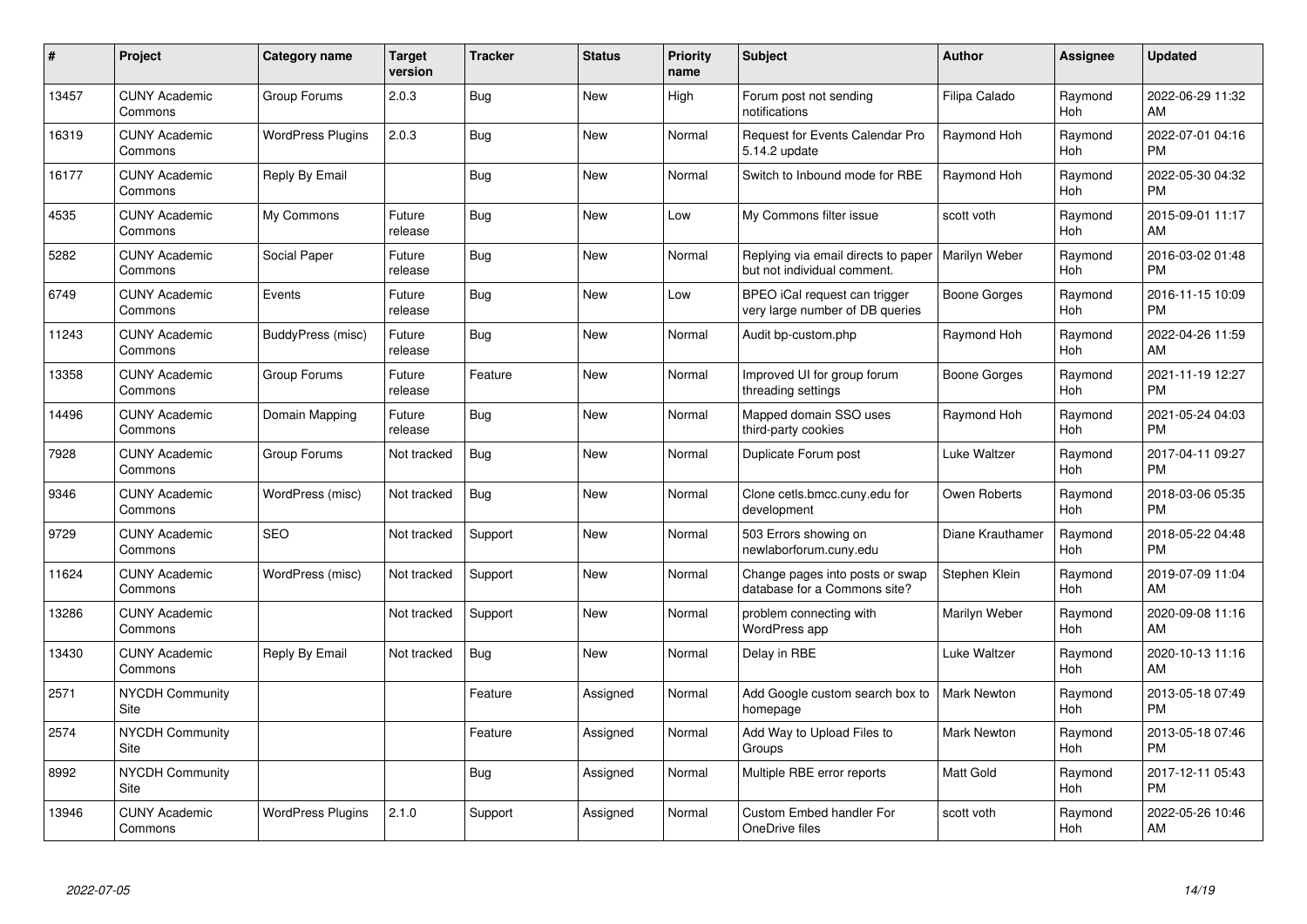| #     | Project                         | <b>Category name</b>       | <b>Target</b><br>version | Tracker    | <b>Status</b> | <b>Priority</b><br>name | Subject                                                                       | Author                  | Assignee       | <b>Updated</b>                |
|-------|---------------------------------|----------------------------|--------------------------|------------|---------------|-------------------------|-------------------------------------------------------------------------------|-------------------------|----------------|-------------------------------|
| 333   | <b>CUNY Academic</b><br>Commons | <b>Email Notifications</b> | Future<br>release        | Feature    | Assigned      | Low                     | Delay Forum Notification Email<br>Delivery Until After Editing Period<br>Ends | <b>Matt Gold</b>        | Raymond<br>Hoh | 2015-11-09 06:01<br><b>PM</b> |
| 1192  | <b>CUNY Academic</b><br>Commons | <b>Group Files</b>         | Future<br>release        | Feature    | Assigned      | Low                     | When posting group files, allow<br>users to add a category without<br>saving  | <b>Matt Gold</b>        | Raymond<br>Hoh | 2015-11-09 05:53<br><b>PM</b> |
| 3192  | <b>CUNY Academic</b><br>Commons | Group Forums               | Future<br>release        | Feature    | Assigned      | Normal                  | Customizable forum views for<br>bbPress 2.x group forums                      | <b>Boone Gorges</b>     | Raymond<br>Hoh | 2015-11-09 12:47<br><b>PM</b> |
| 3492  | <b>CUNY Academic</b><br>Commons | <b>WordPress Themes</b>    | Future<br>release        | Support    | Assigned      | Normal                  | Add CBOX theme to the<br>Commons                                              | scott voth              | Raymond<br>Hoh | 2014-10-08 05:55<br><b>PM</b> |
| 3517  | <b>CUNY Academic</b><br>Commons | My Commons                 | Future<br>release        | Feature    | Assigned      | Normal                  | Mute/Unmute My Commons<br>updates                                             | Matt Gold               | Raymond<br>Hoh | 2015-11-09 01:19<br><b>PM</b> |
| 3536  | <b>CUNY Academic</b><br>Commons | My Commons                 | Future<br>release        | Feature    | Assigned      | Normal                  | Infinite Scroll on My Commons<br>page                                         | <b>Matt Gold</b>        | Raymond<br>Hoh | 2015-04-13 04:42<br><b>PM</b> |
| 3577  | <b>CUNY Academic</b><br>Commons | My Commons                 | Future<br>release        | Design/UX  | Assigned      | Normal                  | Replies to items in My Commons                                                | Matt Gold               | Raymond<br>Hoh | 2015-04-09 05:19<br><b>PM</b> |
| 3662  | <b>CUNY Academic</b><br>Commons | <b>SEO</b>                 | Future<br>release        | Feature    | Assigned      | Normal                  | Duplicate Content/SEO/Google<br>issues                                        | Matt Gold               | Raymond<br>Hoh | 2015-04-13 04:37<br><b>PM</b> |
| 4388  | <b>CUNY Academic</b><br>Commons | WordPress (misc)           | Future<br>release        | Bug        | Assigned      | Normal                  | Repeated request for<br>authentication.                                       | Alice.Lynn<br>McMichael | Raymond<br>Hoh | 2015-08-11 07:35<br><b>PM</b> |
| 5016  | <b>CUNY Academic</b><br>Commons | Events                     | Future<br>release        | Feature    | Assigned      | Low                     | Allow comments to be posted on<br>events                                      | <b>Matt Gold</b>        | Raymond<br>Hoh | 2019-03-01 02:23<br><b>PM</b> |
| 5691  | <b>CUNY Academic</b><br>Commons | <b>Blogs (BuddyPress)</b>  | Future<br>release        | Bug        | Assigned      | High                    | Differing numbers on Sites display                                            | <b>Matt Gold</b>        | Raymond<br>Hoh | 2016-06-13 01:37<br><b>PM</b> |
| 10659 | <b>CUNY Academic</b><br>Commons | Group Forums               | Future<br>release        | Feature    | Assigned      | Normal                  | Post to multiple groups via email                                             | Matt Gold               | Raymond<br>Hoh | 2018-11-15 12:54<br>AM        |
| 6671  | <b>CUNY Academic</b><br>Commons | Reply By Email             | Not tracked              | Bug        | Assigned      | Normal                  | "Post too often" RBE error<br>message                                         | <b>Matt Gold</b>        | Raymond<br>Hoh | 2016-11-11 09:55<br>AM        |
| 6995  | <b>CUNY Academic</b><br>Commons | Home Page                  | Not tracked              | Bug        | Assigned      | Normal                  | member filter on homepage not<br>working                                      | Matt Gold               | Raymond<br>Hoh | 2016-12-11 09:46<br><b>PM</b> |
| 8976  | <b>CUNY Academic</b><br>Commons | Reply By Email             | Not tracked              | Feature    | Assigned      | Normal                  | Package RBE new topics posting?   Matt Gold                                   |                         | Raymond<br>Hoh | 2017-12-04 02:34<br><b>PM</b> |
| 3939  | <b>CUNY Academic</b><br>Commons | <b>WordPress Plugins</b>   | Future<br>release        | Bug        | Hold          | Normal                  | Activity stream support for<br>Co-Authors Plus plugin                         | Raymond Hoh             | Raymond<br>Hoh | 2015-11-09 06:13<br>PM        |
| 3369  | <b>CUNY Academic</b><br>Commons | Reply By Email             | Not tracked              | Outreach   | Hold          | Normal                  | Release reply by email to WP<br>plugin directory                              | Matt Gold               | Raymond<br>Hoh | 2016-03-01 12:46<br><b>PM</b> |
| 8991  | <b>CUNY Academic</b><br>Commons | Reply By Email             | Not tracked              | Bug        | Hold          | Normal                  | RBE duplicate email message<br>issue                                          | Matt Gold               | Raymond<br>Hoh | 2018-02-18 08:53<br><b>PM</b> |
| 9060  | <b>CUNY Academic</b><br>Commons | Commons In A Box           | Not tracked              | <b>Bug</b> | Hold          | Normal                  | Problems with CBox image library<br>/ upload                                  | Lisa Rhody              | Raymond<br>Hoh | 2018-01-10 03:26<br><b>PM</b> |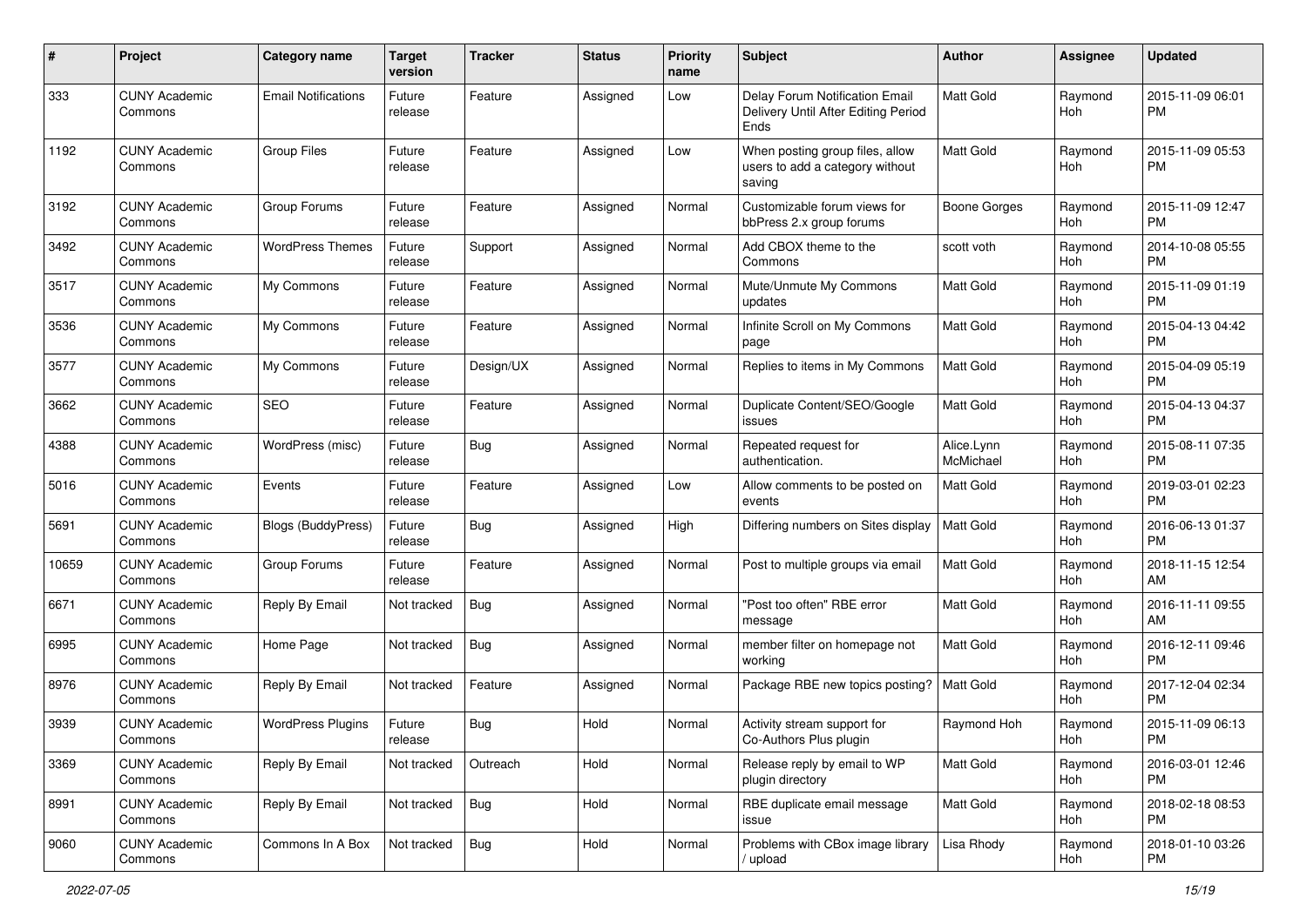| #     | Project                         | <b>Category name</b>       | <b>Target</b><br>version | <b>Tracker</b> | <b>Status</b>        | Priority<br>name | <b>Subject</b>                                                  | <b>Author</b>           | <b>Assignee</b>     | <b>Updated</b>                |
|-------|---------------------------------|----------------------------|--------------------------|----------------|----------------------|------------------|-----------------------------------------------------------------|-------------------------|---------------------|-------------------------------|
| 15516 | <b>CUNY Academic</b><br>Commons | <b>WordPress Plugins</b>   |                          | Bug            | Reporter<br>Feedback | Normal           | Can't publish or save draft of post<br>on wordpress.com         | Raffi<br>Khatchadourian | Raymond<br>Hoh      | 2022-03-02 05:52<br><b>PM</b> |
| 16110 | <b>CUNY Academic</b><br>Commons |                            |                          | Support        | Reporter<br>Feedback | Normal           | remove Creative Commons<br>license from pages?                  | Marilyn Weber           | Raymond<br>Hoh      | 2022-05-17 06:11<br><b>PM</b> |
| 16245 | <b>CUNY Academic</b><br>Commons | WordPress (misc)           |                          | <b>Bug</b>     | Reporter<br>Feedback | Normal           | Save Button missing on<br><b>WordPress Profile page</b>         | scott voth              | Raymond<br>Hoh      | 2022-06-16 03:09<br><b>PM</b> |
| 7115  | <b>CUNY Academic</b><br>Commons | Groups (misc)              | Future<br>release        | Feature        | Reporter<br>Feedback | Normal           | make licensing info clear during<br>group creation              | <b>Matt Gold</b>        | Raymond<br>Hoh      | 2020-12-08 11:32<br>AM        |
| 11971 | <b>CUNY Academic</b><br>Commons | <b>Email Notifications</b> | Future<br>release        | Bug            | Reporter<br>Feedback | Low              | Pictures obscured in emailed post<br>notifications              | Marilyn Weber           | Raymond<br>Hoh      | 2019-11-21 01:14<br><b>PM</b> |
| 6644  | <b>CUNY Academic</b><br>Commons |                            | Not tracked              | <b>Bug</b>     | Reporter<br>Feedback | High             | White Screen at Login Pge                                       | Luke Waltzer            | Raymond<br>Hoh      | 2016-11-21 10:34<br><b>PM</b> |
| 10262 | <b>CUNY Academic</b><br>Commons |                            | Not tracked              | Bug            | Reporter<br>Feedback | Normal           | Newsletter Plugin: Broken Image<br>at Bottom of All Newsletters | Mark Webb               | Raymond<br>Hoh      | 2018-08-30 05:17<br><b>PM</b> |
| 11149 | <b>CUNY Academic</b><br>Commons |                            | Not tracked              | Support        | Reporter<br>Feedback | Normal           | comments getting blocked                                        | Marilyn Weber           | Raymond<br>Hoh      | 2019-03-26 11:40<br>AM        |
| 12004 | <b>CUNY Academic</b><br>Commons |                            | Not tracked              | Support        | Reporter<br>Feedback | Normal           | Notifications for spam blog<br>comments                         | Gina Cherry             | Raymond<br>Hoh      | 2019-11-01 12:05<br><b>PM</b> |
| 12741 | <b>CUNY Academic</b><br>Commons | <b>WordPress Plugins</b>   | Not tracked              | Support        | Reporter<br>Feedback | Normal           | <b>Tableau Public Viz Block</b>                                 | Marilyn Weber           | Raymond<br>Hoh      | 2020-05-12 11:00<br>AM        |
| 13328 | <b>CUNY Academic</b><br>Commons | Group Forums               | Not tracked              | Bug            | Reporter<br>Feedback | Normal           | cross-posting in two related<br>groups                          | Marilyn Weber           | Raymond<br>Hoh      | 2020-09-15 10:39<br><b>PM</b> |
| 14983 | <b>CUNY Academic</b><br>Commons | WordPress (misc)           | Not tracked              | Support        | Reporter<br>Feedback | Normal           | "Read More" tag not working                                     | Rebecca Krisel          | Raymond<br>Hoh      | 2021-11-23 01:17<br><b>PM</b> |
| 11649 | <b>CUNY Academic</b><br>Commons | <b>WordPress Plugins</b>   | 2.0.3                    | Bug            | In Progress          | Normal           | CC license displayed on every<br>page                           | Gina Cherry             | Raymond<br>Hoh      | 2022-06-29 11:32<br>AM        |
| 14994 | <b>CUNY Academic</b><br>Commons | cdev.gc.cuny.edu           | Not tracked              | Support        | In Progress          | Normal           | Clear Cache on CDEV                                             | scott voth              | Raymond<br>Hoh      | 2021-12-07 03:51<br><b>PM</b> |
| 497   | <b>CUNY Academic</b><br>Commons | <b>WordPress Plugins</b>   | Future<br>release        | Feature        | Assigned             | Normal           | Drag and Drop Ordering on<br><b>Gallery Post Plugin</b>         | <b>Matt Gold</b>        | Ron Rennick         | 2015-11-09 06:18<br><b>PM</b> |
| 308   | <b>CUNY Academic</b><br>Commons | Registration               | Future<br>release        | Feature        | New                  | Normal           | Group recommendations for<br>signup process                     | Boone Gorges            | Samantha<br>Raddatz | 2015-11-09 05:07<br><b>PM</b> |
| 4226  | <b>CUNY Academic</b><br>Commons | <b>BuddyPress Docs</b>     | Future<br>release        | Design/UX      | New                  | Normal           | Add option to connect a Doc with<br>a Group                     | Samantha Raddatz        | Samantha<br>Raddatz | 2015-09-09 04:08<br><b>PM</b> |
| 4253  | <b>CUNY Academic</b><br>Commons | <b>Public Portfolio</b>    | Future<br>release        | Design/UX      | <b>New</b>           | Normal           | Encourage users to add portfolio<br>content                     | Samantha Raddatz        | Samantha<br>Raddatz | 2015-07-07 11:32<br>AM        |
| 4622  | CUNY Academic<br>Commons        | <b>Public Portfolio</b>    | Future<br>release        | Design/UX      | <b>New</b>           | Normal           | <b>Profile Visibility Settings</b>                              | Samantha Raddatz        | Samantha<br>Raddatz | 2015-09-21 12:18<br><b>PM</b> |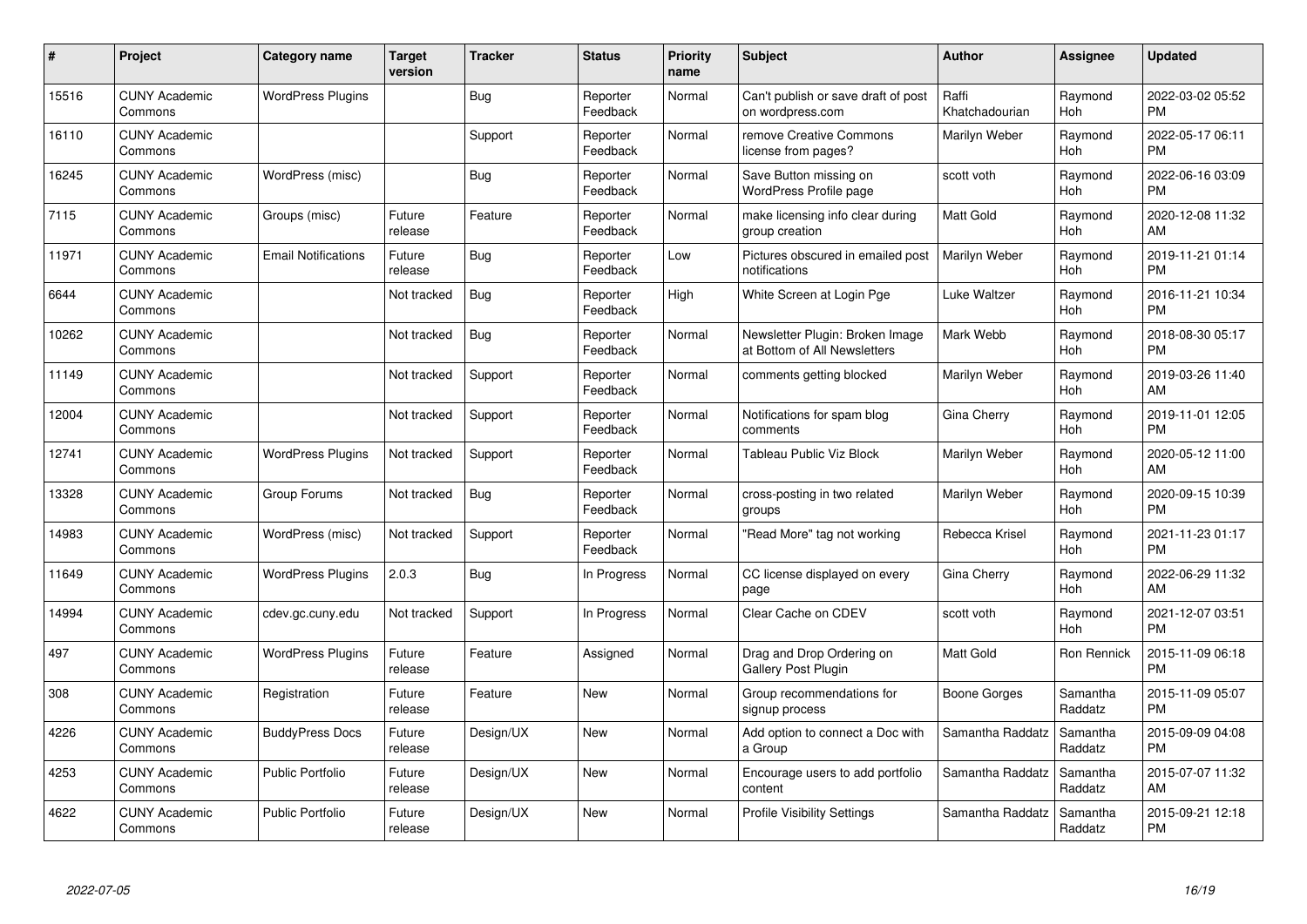| #    | Project                         | <b>Category name</b>    | <b>Target</b><br>version | <b>Tracker</b> | <b>Status</b> | <b>Priority</b><br>name | <b>Subject</b>                                                                                                                                        | <b>Author</b>           | <b>Assignee</b>     | <b>Updated</b>                |
|------|---------------------------------|-------------------------|--------------------------|----------------|---------------|-------------------------|-------------------------------------------------------------------------------------------------------------------------------------------------------|-------------------------|---------------------|-------------------------------|
| 5050 | <b>CUNY Academic</b><br>Commons | Social Paper            | Future<br>release        | Feature        | <b>New</b>    | Low                     | Making comments visible in SP<br>editing mode (SP suggestion #1)                                                                                      | Marilyn Weber           | Samantha<br>Raddatz | 2019-09-17 11:10<br><b>PM</b> |
| 5053 | <b>CUNY Academic</b><br>Commons | Social Paper            | Future<br>release        | Feature        | <b>New</b>    | Low                     | Scrollable menu to add readers<br>(SP suggestion #4)                                                                                                  | Marilyn Weber           | Samantha<br>Raddatz | 2016-04-21 05:21<br><b>PM</b> |
| 5058 | <b>CUNY Academic</b><br>Commons | Social Paper            | Future<br>release        | Feature        | New           | Low                     | Can there be a clearer signal that<br>even when comments have<br>already been made you add<br>comments by clicking on the side?<br>(SP suggestion #5) | Marilyn Weber           | Samantha<br>Raddatz | 2016-02-11 10:24<br><b>PM</b> |
| 5183 | <b>CUNY Academic</b><br>Commons | Social Paper            | Future<br>release        | Design/UX      | <b>New</b>    | Normal                  | Creating a new paper when<br>viewing an existing paper                                                                                                | Raffi<br>Khatchadourian | Samantha<br>Raddatz | 2016-02-02 12:09<br><b>PM</b> |
| 5397 | <b>CUNY Academic</b><br>Commons | Social Paper            | Future<br>release        | Feature        | New           | Normal                  | frustrating to have to<br>enable/disable in SP                                                                                                        | Marilyn Weber           | Samantha<br>Raddatz | 2016-04-20 03:39<br><b>PM</b> |
| 5298 | <b>CUNY Academic</b><br>Commons |                         | Not tracked              | Publicity      | New           | Normal                  | Survey Pop-Up Text                                                                                                                                    | Samantha Raddatz        | Samantha<br>Raddatz | 2016-03-22 12:27<br><b>PM</b> |
| 310  | <b>CUNY Academic</b><br>Commons | BuddyPress (misc)       | Future<br>release        | Feature        | Assigned      | Low                     | <b>Friend Request Email</b>                                                                                                                           | <b>Matt Gold</b>        | Samantha<br>Raddatz | 2015-11-09 05:08<br><b>PM</b> |
| 481  | <b>CUNY Academic</b><br>Commons | Groups (misc)           | Future<br>release        | Feature        | Assigned      | Normal                  | ability to archive inactive groups<br>and blogs                                                                                                       | Michael Mandiberg       | Samantha<br>Raddatz | 2015-11-09 05:56<br><b>PM</b> |
| 653  | <b>CUNY Academic</b><br>Commons | Group Blogs             | Future<br>release        | Feature        | Assigned      | Normal                  | Redesign Integration of Groups<br>and Blogs                                                                                                           | <b>Matt Gold</b>        | Samantha<br>Raddatz | 2015-11-09 05:40<br><b>PM</b> |
| 1105 | <b>CUNY Academic</b><br>Commons | WordPress (misc)        | Future<br>release        | Feature        | Assigned      | Normal                  | <b>Rephrase Blog Privacy Options</b>                                                                                                                  | Matt Gold               | Samantha<br>Raddatz | 2015-11-09 06:19<br><b>PM</b> |
| 3458 | <b>CUNY Academic</b><br>Commons | Groups (misc)           | Future<br>release        | Feature        | Assigned      | Normal                  | Filter Members of Group by<br>Campus                                                                                                                  | Michael Smith           | Samantha<br>Raddatz | 2014-09-26 08:32<br><b>PM</b> |
| 3473 | <b>CUNY Academic</b><br>Commons | User Experience         | Future<br>release        | Feature        | Assigned      | Normal                  | Commons profile: Add help info<br>about "Positions" replacing "title"                                                                                 | Keith Miyake            | Samantha<br>Raddatz | 2015-11-09 02:28<br><b>PM</b> |
| 4221 | <b>CUNY Academic</b><br>Commons | Group Forums            | Future<br>release        | Design/UX      | Assigned      | Normal                  | Add 'Number of Posts' display<br>option to Forum page                                                                                                 | Samantha Raddatz        | Samantha<br>Raddatz | 2015-06-26 02:21<br><b>PM</b> |
| 4404 | <b>CUNY Academic</b><br>Commons | <b>Public Portfolio</b> | Future<br>release        | Design/UX      | Assigned      | Normal                  | Change color of permissions info<br>on portfolio editing interface                                                                                    | <b>Matt Gold</b>        | Samantha<br>Raddatz | 2015-08-11 05:28<br><b>PM</b> |
| 4661 | <b>CUNY Academic</b><br>Commons | <b>User Experience</b>  | Future<br>release        | Bug            | Assigned      | Normal                  | <b>Simplify Events text</b>                                                                                                                           | Matt Gold               | Samantha<br>Raddatz | 2015-10-02 09:06<br><b>PM</b> |
| 5225 | <b>CUNY Academic</b><br>Commons | Registration            | Future<br>release        | Feature        | Assigned      | Normal                  | On-boarding Issues                                                                                                                                    | Luke Waltzer            | Samantha<br>Raddatz | 2016-02-12 02:58<br><b>PM</b> |
| 4027 | <b>CUNY Academic</b><br>Commons | Commons In A Box        | Not tracked              | Design/UX      | Assigned      | Normal                  | Usability review of CBOX update<br>procedures                                                                                                         | <b>Matt Gold</b>        | Samantha<br>Raddatz | 2015-05-11 06:36<br><b>PM</b> |
| 4235 | <b>CUNY Academic</b><br>Commons |                         | Not tracked              | Design/UX      | Assigned      | Normal                  | Explore user experience around<br>comments on forum topics vs docs                                                                                    | <b>Matt Gold</b>        | Samantha<br>Raddatz | 2015-07-21 10:23<br>AM        |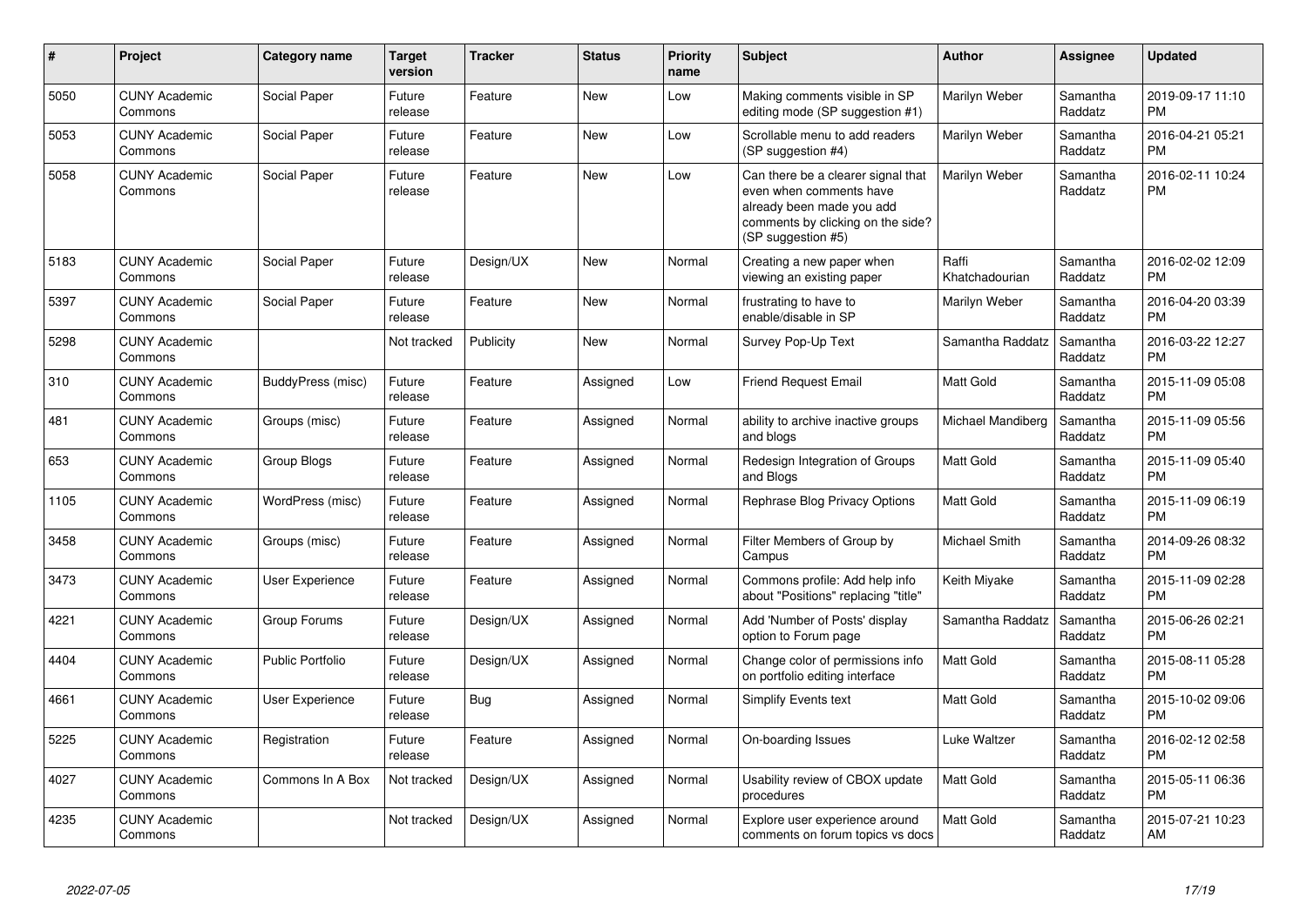| #     | Project                         | <b>Category name</b>        | <b>Target</b><br>version | <b>Tracker</b> | <b>Status</b>        | <b>Priority</b><br>name | <b>Subject</b>                                                                                                                               | Author                 | Assignee            | <b>Updated</b>                |
|-------|---------------------------------|-----------------------------|--------------------------|----------------|----------------------|-------------------------|----------------------------------------------------------------------------------------------------------------------------------------------|------------------------|---------------------|-------------------------------|
| 4986  | <b>CUNY Academic</b><br>Commons | ZenDesk                     | Not tracked              | Support        | Assigned             | Normal                  | Prepare documentation for<br>Zendesk re web widget                                                                                           | <b>Matt Gold</b>       | Samantha<br>Raddatz | 2016-02-25 03:09<br><b>PM</b> |
| 1456  | <b>CUNY Academic</b><br>Commons | Group Invitations           | Future<br>release        | Feature        | Reporter<br>Feedback | Low                     | Invite to Group Button from Profile<br>Field                                                                                                 | <b>Matt Gold</b>       | Samantha<br>Raddatz | 2015-11-09 05:59<br><b>PM</b> |
| 5317  | <b>CUNY Academic</b><br>Commons | Group Blogs                 | Not tracked              | Bug            | Reporter<br>Feedback | Normal                  | Notifications of New Post Didn't<br>Come                                                                                                     | Luke Waltzer           | Samantha<br>Raddatz | 2016-03-21 10:41<br><b>PM</b> |
| 10439 | <b>CUNY Academic</b><br>Commons | Design                      | 2.1.0                    | Design/UX      | New                  | Normal                  | Create Style Guide for Commons                                                                                                               | Sonja Leix             | Sara Cannon         | 2022-06-28 01:43<br><b>PM</b> |
| 10580 | <b>CUNY Academic</b><br>Commons | Information<br>Architecture | Future<br>release        | Design/UX      | New                  | Normal                  | Primary nav item review                                                                                                                      | Boone Gorges           | Sara Cannon         | 2022-06-28 01:29<br><b>PM</b> |
| 3510  | <b>CUNY Academic</b><br>Commons | Publicity                   | 1.7                      | Publicity      | Assigned             | Normal                  | Post on the News Blog re: 'My<br>Commons'                                                                                                    | Micki Kaufman          | Sarah<br>Morgano    | 2014-10-15 11:18<br>AM        |
| 3511  | <b>CUNY Academic</b><br>Commons | Publicity                   | 1.7                      | Publicity      | Assigned             | Normal                  | Social media for 1.7                                                                                                                         | Micki Kaufman          | Sarah<br>Morgano    | 2014-10-14 03:32<br><b>PM</b> |
| 2612  | <b>CUNY Academic</b><br>Commons |                             | Not tracked              | Publicity      | Assigned             | Normal                  | Pinterest site for the Commons                                                                                                               | local admin            | Sarah<br>Morgano    | 2016-03-04 11:19<br>AM        |
| 5826  | <b>CUNY Academic</b><br>Commons | <b>WordPress Plugins</b>    | Future<br>release        | Support        | Reporter<br>Feedback | Normal                  | Remove Subscription Options<br>plugin from directory                                                                                         | Sarah Morgano          | Sarah<br>Morgano    | 2016-10-21 04:14<br><b>PM</b> |
| 4222  | <b>CUNY Academic</b><br>Commons | <b>User Experience</b>      | Future<br>release        | Design/UX      | New                  | Normal                  | Add information to 'Delete<br>Account' page                                                                                                  | Samantha Raddatz       | scott voth          | 2015-06-26 11:35<br>AM        |
| 14787 | <b>CUNY Academic</b><br>Commons | Plugin Packages             | Future<br>release        | Feature        | <b>New</b>           | Normal                  | Creating a "Design" plugin<br>package                                                                                                        | Laurie Hurson          | scott voth          | 2022-04-27 04:56<br><b>PM</b> |
| 3565  | <b>CUNY Academic</b><br>Commons | My Commons                  | Not tracked              | Documentation  | New                  | Normal                  | Load Newest inconsistencies                                                                                                                  | Chris Stein            | scott voth          | 2015-11-09 01:16<br><b>PM</b> |
| 9908  | <b>CUNY Academic</b><br>Commons |                             | Not tracked              | Feature        | New                  | Normal                  | Is it possible to send email<br>updates to users (or an email<br>address not on the list) for only a<br>single page AFTER being<br>prompted? | <b>Michael Shields</b> | scott voth          | 2018-06-11 01:34<br><b>PM</b> |
| 11883 | <b>CUNY Academic</b><br>Commons | Help/Codex                  | Not tracked              | Support        | New                  | Normal                  | Need Embedding Help Page<br>Update (Tableau)                                                                                                 | Anthony Wheeler        | scott voth          | 2019-09-24 08:49<br>AM        |
| 12247 | <b>CUNY Academic</b><br>Commons | Publicity                   | Not tracked              | Support        | <b>New</b>           | Normal                  | Screenshot of First Commons<br>Homepage                                                                                                      | scott voth             | scott voth          | 2020-01-14 12:08<br><b>PM</b> |
| 14394 | <b>CUNY Academic</b><br>Commons |                             | Not tracked   Feature    |                | New                  | Normal                  | Commons News Site - redesign                                                                                                                 | scott voth             | scott voth          | 2021-09-14 10:46<br>AM        |
| 636   | <b>CUNY Academic</b><br>Commons | WordPress (misc)            | Not tracked              | Support        | Assigned             | Normal                  | Create Lynda.com-like Table of<br>Contents for Prospective Tutorial<br>Screencasts                                                           | Matt Gold              | scott voth          | 2016-02-23 03:12<br><b>PM</b> |
| 3524  | <b>CUNY Academic</b><br>Commons | Documentation               | Not tracked              | Documentation  | Assigned             | Normal                  | Post describing all you can do<br>when starting up a new blog/group                                                                          | Matt Gold              | scott voth          | 2014-10-04 12:56<br><b>PM</b> |